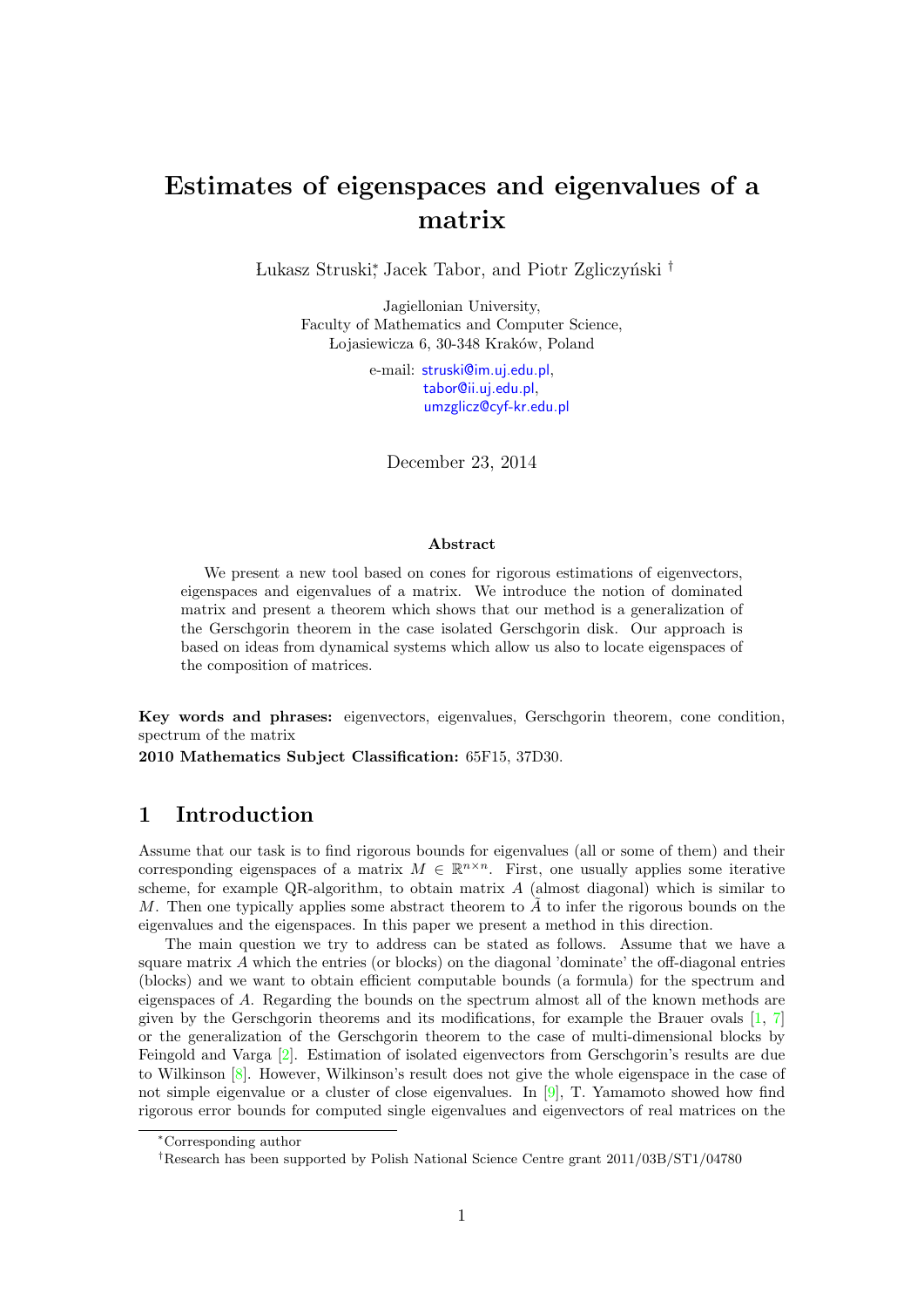basis of an existence theorem for solutions of nonlinear systems using iteration Newton's method. However, the Yamamoto's approach gives no theoretical estimates for the bounds for computed eigenvalues and eigenvectors.

In this article we propose a new method for the estimates of eigenvalues and eigenspaces. Our approach is based on the ideas coming from the hyperbolic dynamics  $[6]$  and can be illustrated by the following simple two-dimensional example.

**Example 1.1.** Consider the matrix A is defined by the formula  $A = \begin{bmatrix} 0 & 2 \\ 1 & 4 \end{bmatrix}$ . Note that if we take the gray cone (see Figure [1\)](#page-1-0) and we start to iterate points of this cone by matrix A then range of our cone will be reduced to the eigenspace corresponding to one of the eigenvectors of A.

<span id="page-1-0"></span>

Figure 1: Transformation of the cone by the matrix A.

Iterating backward  $(A^{-1})$  the cone  $\{x = (x_1, x_2) : |x_1| \geq |x_2|\}$  we obtain second eigenspace.

This example illustrates that we can estimate eigenspace by using an invariant cone. We started to study this problem and it turned out that using forward and backward invariant cones we were able to give not only good bounds for eigenvectors but also for eigenvalues. In addition, by means of this tool we can locate the eigenspaces and eigenvalues of products of many matrices.

To explain our main results we introduce some basic notations. Let  $||x|| := \max_j |x_j|$ . For

 $\mathsf{x}=(x_1,\ldots,x_k,\ldots,x_n)\in\mathbb{R}^n$  we set

$$
||x||_{\leq k} = \max_{i \leq k} |x_i|
$$
 and  $||x||_{>k} = \max_{i > k} |x_i|$ .

For linear map  $A: \mathbb{R}^k \times \mathbb{R}^{n-k} \to \mathbb{R}^k \times \mathbb{R}^{n-k}$  we define the extension and contraction constants:

$$
\begin{aligned}\n\lambda A &= \inf \{ R \in \mathbb{R}_+ \,|\, \|A\mathbf{x}\| \leq R \cdot \|x\| \text{ for all } \mathbf{x} \in \mathbb{R}^n : \|A\mathbf{x}\| \leq k \geq \|A\mathbf{x}\|_{>k} \}, \\
\langle A \rangle &= \sup \{ R \in \mathbb{R}_+ \,|\, \|A\mathbf{x}\| \geq R \cdot \|x\| \text{ for all } \mathbf{x} \in \mathbb{R}^n : \| \mathbf{x} \| \leq k \leq \| \mathbf{x} \|_{>k} \}.\n\end{aligned}
$$

We say that A is dominating if  $\lambda \langle \langle A \rangle$ . It turns out that composition of dominating maps is dominating, see Proposition [2.9.](#page-5-0)

We show two main results in our paper

Main Result I [Theorem [5.2\]](#page-17-0). Let  $A \in \mathbb{C}^{n \times n}$  be a matrix with an isolated Gerschgorin disk. Then A is dominating.

Together with the following result we get that our method is generalization of the Gerschgorin theorem in the case of the isolated Gerschgorin disk of multiplicity one.

Main Result II [simplified version of Theorem [3.3\]](#page-9-0). Let  $A \colon \mathbb{R}^k \times \mathbb{R}^{n-k} \to \mathbb{R}^k \times \mathbb{R}^{n-k}$  be dominating. Then there exists a unique direct sum decomposition  $F_1 \oplus F_2 = \mathbb{R}^n$  into A-invariant subspaces  $F_1$ ,  $F_2$  such that

$$
\sigma(A|_{F_1}) \subset \overline{B}(0, \lambda A'), \quad \sigma(A|_{F_2}) \subset \mathbb{C} \setminus B(0, \langle A \rangle).
$$

Moreover, we have:

1) dim $F_1 = k$ , dim $F_2 = n - k$ ,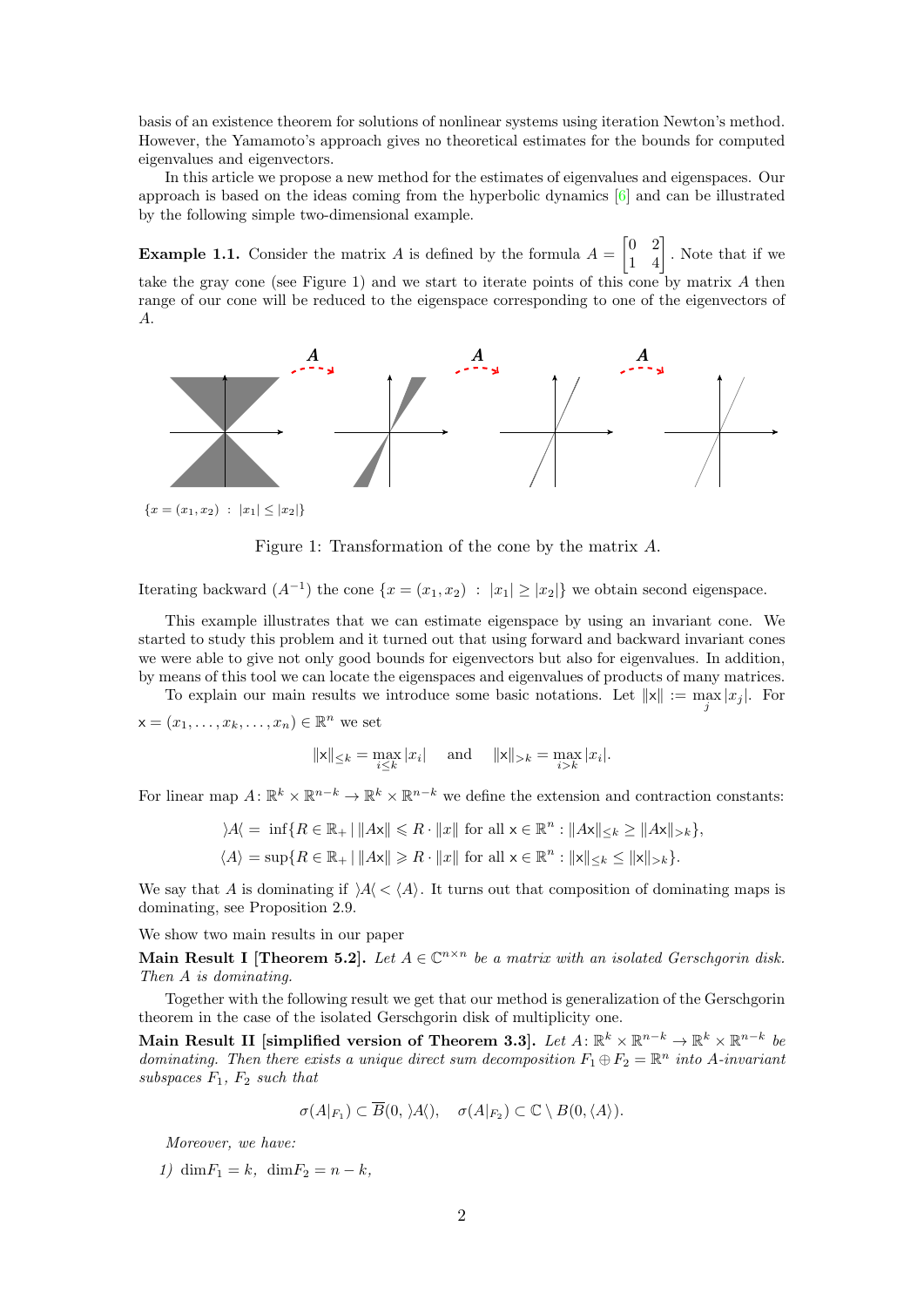- 2)  $F_1 \subset \{ \mathsf{x} \in \mathbb{R}^n : ||\mathsf{x}||_{\leq k} \geq ||\mathsf{x}||_{>k} \}$  and  $F_2 \subset \{ \mathsf{x} \in \mathbb{R}^n : ||\mathsf{x}||_{\leq k} \leq ||\mathsf{x}||_{>k} \},$
- 3)  $||A|_{F_1}|| \leq |A|$  and  $||(A|_{F_2})^{-1}|| \leq \langle A \rangle^{-1}$ .

In comparison with the Gerschgorin's theorems our method has the following advantages:

- locate spectrum and eigenspaces of a matrix when multiple eigenvalues or clusters of very close eigenvalues are present,
- gives better estimation for isolated eigenvalues,
- allow to deal with composition of matrices.

As an illustration of the quality of the estimates produced by our method we considered the case of the isolated eigenvalue. Assume that

$$
A = \left[ \begin{array}{cc} a_{11} & A_{12} \\ A_{21} & A_{22} \end{array} \right],
$$

where  $a_{11} \in \mathbb{C}$ ,  $A_{12} \in \mathbb{C}^{\{1 \times (n-1)\}}$ ,  $A_{21} \in \mathbb{C}^{\{n-1\} \times 1}$  and  $A_{22} \in \mathbb{C}^{\{n-1\} \times (n-1)}$  are such that  $a_{11}$  does not belong to the spectrum of  $A_{22}$ . From the implicit function theorem it follows that, if  $||A_{12}||$ and  $||A_{21}||$  are sufficiently small, then A has an eigenvalue close to  $a_{11}$  and this eigenvalue and the corresponding eigenvector depend analytically on A. Hence there exist analytic functions  $\lambda(A) \in \mathbb{C}$  and  $v(A) \in \mathbb{C}^n$ , such that

$$
Av(A) = \lambda(A)v(A).
$$

Observe that if  $A_{21} = 0$  or  $A_{12} = 0$ , then  $\lambda(A) = a_{11}$ . Therefore we expect the following behavior

$$
\lambda(A) = a_{11} + O(||A_{12}|| \cdot ||A_{21}||) \tag{1}
$$

<span id="page-2-0"></span>
$$
v(A) = (1, 0, \dots)^{T} + O(||A_{21}||). \tag{2}
$$

Using our approach we obtain the following bounds

$$
|\lambda(A) - a_{11}| \leq 2||A_{12}|| \cdot ||A_{21}|| \cdot ||(A_{22} - a_{11} \cdot I_{\mathbb{C}^{n-1}})^{-1}||,
$$
  

$$
||v(A) - (1, 0, \dots, 0)^{T}|| \leq 2||A_{21}|| \cdot ||(A_{22} - a_{11}I_{\mathbb{C}^{n-1}}))^{-1}|| \cdot ||(1, 0, \dots, 0)^{T}||
$$

provided  $A_{22} - a_{11}I_{\mathbb{C}^{n-1}}$  is invertible and  $||(A_{22} - a_{11} \cdot I_{\mathbb{C}^{n-1}})^{-1}||^{-2} - 4||A_{12}|| ||A_{21}|| > 0$ . This is the content of Theorem [4.3.](#page-11-0) Observe that our bounds satisfy [\(1\)](#page-2-0) and [\(2\)](#page-2-0).

The content of this paper can be briefly described as follows: in Section [2](#page-3-0) we introduce notion of cones and build the concept of dominating matrix. In Section [3](#page-7-0) we establish the main result: Theorem [3.3](#page-9-0) which allow us to rigorously estimate eigenspaces and eigenvalues. In Section [4](#page-10-0) we develop computable estimates for the eigenvalues and eigenspaces based on the results from the Section [3.](#page-7-0) In Section [5](#page-16-0) we compare the proposed method with the Gerschgorin theorem in the case of the isolated Gerschgorin disk. We show that all matrices which have an isolated Gerschgorin disk, are dominating and if the radius of this disk nonzero, we obtain sharper bounds. This means that our approach can be used whenever the Gerschgorin disk is isolated. We also show examples of matrices for which we can not use the Gerschgorin theorem since the Gerschgorin disks cannot be separated, but our method still works, see Example [5.6.](#page-20-0)

#### 1.1 Notation

By R and C we denote the sets of real, and complex numbers. The spectrum  $\sigma(A)$  of a square matrix  $A = [a_{ij}] \in \mathbb{C}^{n \times n}$  we define the collection of all eigenvalues of  $\tilde{A}$ , i.e.

$$
\sigma(A) := \{ \lambda \in \mathbb{C} : A - \lambda I \text{ is singular} \}.
$$

By  $I_{\mathbb{C}^n}$  we mean the identity matrix of size n, while I denotes the interval  $[-1, 1]$ . For  $\varepsilon > 0$ we put  $B_{\mathbb{C}}(0,\varepsilon) := \{z \in \mathbb{C} : |z| < \varepsilon\}.$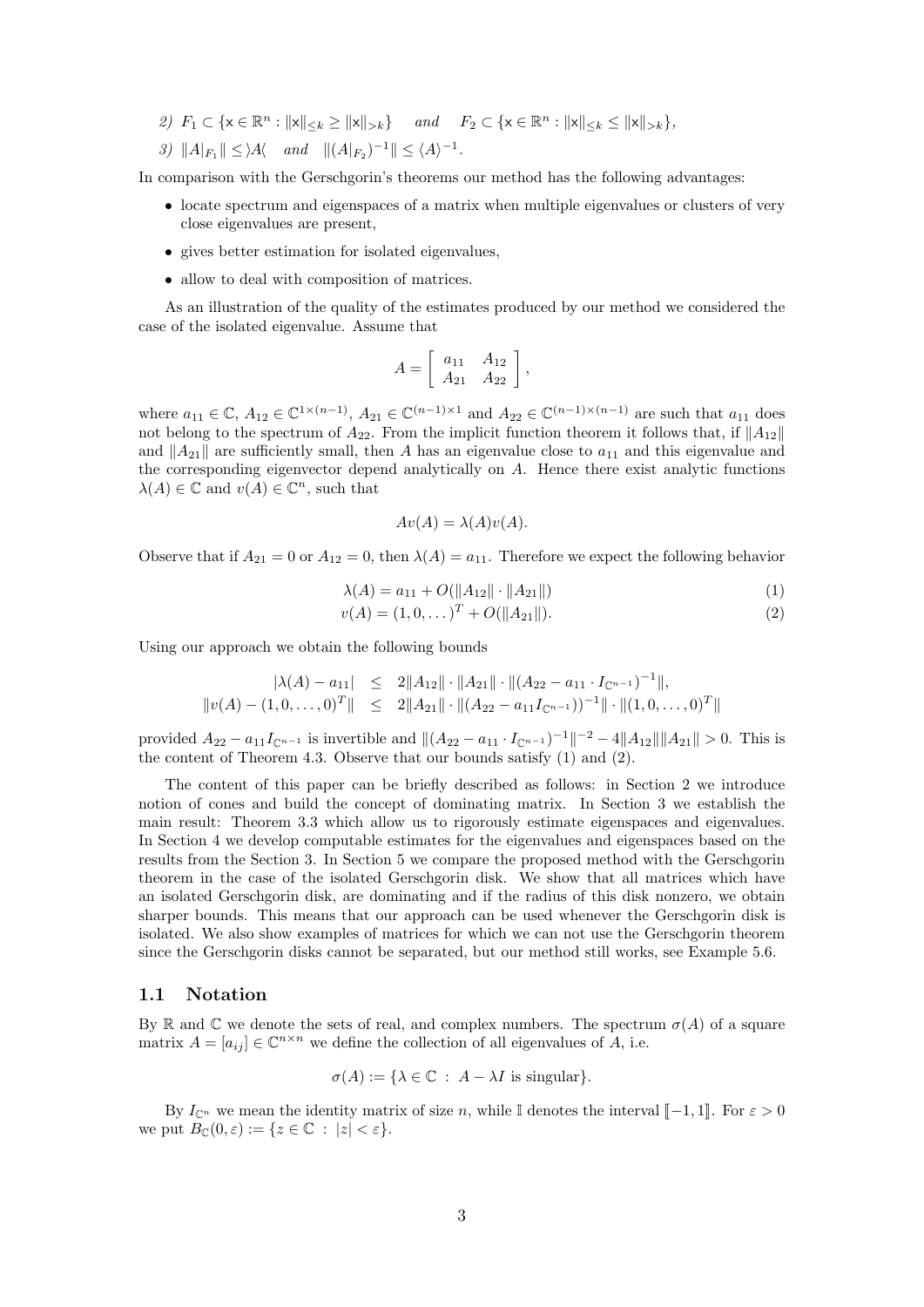# <span id="page-3-0"></span>2 Cones and dominating maps

In this section we introduce the basic concepts and tools of our method of invariant cones to locate the eigenspaces and bound the spectrum for matrices. For this end we modify the concept of cones from [\[5\]](#page-22-6). Our approach is strongly motivated by the methods from the theory of hyperbolic dynamical systems, in particular by the results of Newhouse [\[6\]](#page-22-5), who obtained conditions for hyperbolic splitting on compact invariant set for a diffeomorphism in terms of its induced action on a cone-field and its complement.

**Definition 2.1.** By a *cone-space* we understand a finite dimensional Banach space  $E$  with seminorms  $\cdot \cdot \cdot$  (we call it *contracting*),  $\langle \cdot \rangle$  (which we call *expanding*) such that

$$
\|x\| := \max(\,|x\langle,\langle x\rangle\,)
$$

defines an equivalent norm on E. By the r-norm for  $r > 0$  on the cone-space E we take

 $\|\mathbf{x}\|_r := \max(\mathbf{x}, r \cdot \mathbf{x}).$ 

<span id="page-3-1"></span>**Definition 2.2.** Let  $E$  be a cone-space. We define the *r*-contracting cone in  $E$  by

$$
\rangle E\langle r:=\{\mathbf{x}\in E:\;\mathbf{x}\langle\geq r\langle\mathbf{x}\rangle\},\;
$$

and the  $r$ -expanding cone in  $E$  by

$$
\langle E \rangle_r := \{ \mathbf{x} \in E : \, \mathbf{x} \langle \leq r \langle \mathbf{x} \rangle \}.
$$

Note that

<span id="page-3-2"></span>
$$
E = \frac{E}{r} \cup \frac{E}{r}.
$$
\n<sup>(3)</sup>

In the same way we define r-contracting cone and r-expanding cone in subspace of E. If  $r = 1$  we will omit the subscript  $r$ , in particular we speak of contracting cone. We introduce the scaling by r of semi-norms to have a better control over size of the cones (see Figure [2\)](#page-4-0), which will consequently allow us to better locate the eigenvectors.





(a) The contracting cone in  $\mathbb{R} \times \mathbb{R}$ . (b) The 2-contracting cone in  $\mathbb{R} \times \mathbb{R}$ .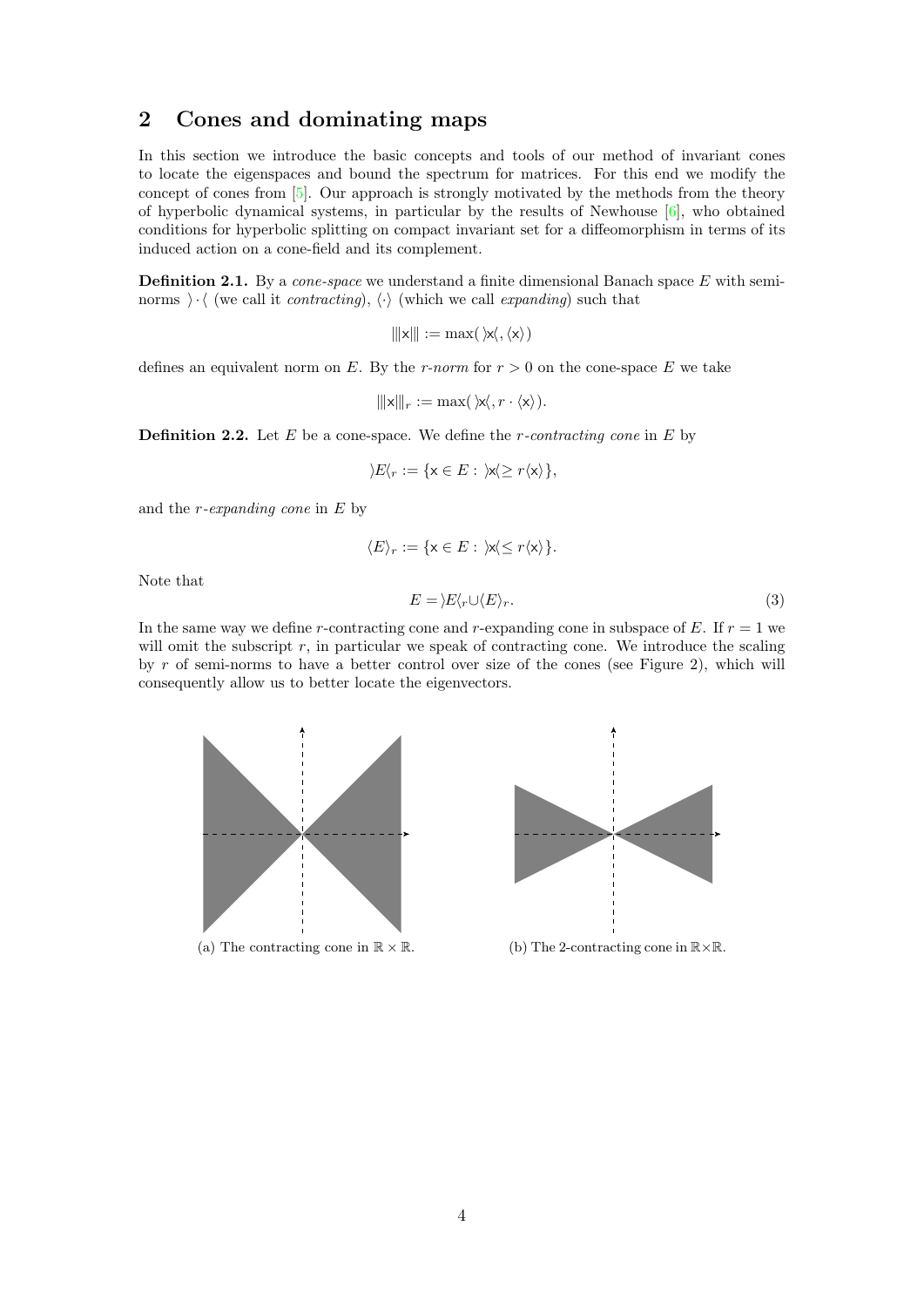<span id="page-4-0"></span>

Figure 2: The cones in the cone-space  $\mathbb{R} \times \mathbb{R}$ .

If E has a fixed product structure  $E = E_1 \times E_2$ , we introduce a natural cone-space structure on  $E$  by defining seminorms

$$
\rangle \! \mathsf{x} \! \langle \mathsf{x} \! \mathsf{x} \, \mathsf{d} \rangle \! \mid \mathsf{x} \! \mathsf{d} \rangle \! \mid \mathsf{x} \rangle := \! \lVert x_2 \rVert \quad \text{ for } \; \mathsf{x} = (x_1, x_2) \in E_1 \times E_2.
$$

In the proof of our main result, Theorem [3.3,](#page-9-0) the following proposition will play a crucial role.

<span id="page-4-3"></span>**Proposition 2.3.** Let  $E = E_1 \times E_2$  be a cone-space and let  $r > 0$  be given. Assume that we have direct sum decomposition  $E = V_1 \oplus V_2$  such that

$$
V_1 \subset \Sigma \langle r \quad and \quad V_2 \subset \langle E \rangle_r.
$$

Then  $\dim V_1 = \dim E_1$  and  $\dim V_2 = \dim E_2$ .

*Proof.* Let  $n := \dim E_1$  and  $m := \dim E_2$ . First we show that  $\dim V_1 \leq n$ . For an indirect proof, assume that  $\dim V_1 > n$ . Then there exist linearly independent vectors  $v_1, \ldots, v_{n+1} \in V_1$ . Obviously  $\mathsf{v}_i = (w_i, z_i)$  for  $i \in \{1, \ldots, n+1\}$  and unique  $w_i \in E_1, z_i \in E_2$ . Since  $w_1, \ldots, w_{n+1} \in$  $E_1$  and  $\dim E_1 = n$  there exist a set of  $n+1$  scalars,  $\alpha_1, \ldots, \alpha_{n+1}$ , not all zero, such that

$$
\alpha_1 w_1 + \ldots + \alpha_{n+1} w_{n+1} = 0.
$$

Note that

$$
\mathsf{z} := \alpha_1 z_1 + \ldots + \alpha_{n+1} z_{n+1} \neq 0,
$$

because otherwise the vectors  $v_1, \ldots, v_{n+1}$  would not be linearly independent. Consequently we obtain

$$
(0, \mathbf{z}) = \left(\sum_{i=1}^{n+1} \alpha_i w_i, \sum_{i=1}^{n+1} \alpha_i z_i\right) \in V_1 \subset \Sigma \langle r, \mathbf{z} \rangle
$$

and thus  $r||z|| \le ||0||$ , which implies that  $z = 0$ . We get a contradiction with the fact the sequence of vectors  $v_1, \ldots, v_{n+1}$  is linearly independent.

The proof that  $\dim V_2 \leq m$  is analogous. Finally, since  $\dim E = n + m$  and  $\dim V_1 \leq n$ ,  $\dim V_2 \leq m$  we obtain

$$
\dim V_1 = n, \quad \text{and} \quad \dim V_2 = m.
$$

<span id="page-4-2"></span><span id="page-4-1"></span> $\Box$ 

By an *operator* we mean a linear mapping between cone-spaces  $E$  and  $F$ . We denote the space of all operators by  $\mathcal{L}(E, F)$ . If  $F = E$ , we denote  $\mathcal{L}(E, E)$  by  $\mathcal{L}(E)$ .

Let  $A \in \mathcal{L}(E, F)$ . We define

$$
\lambda A'_r := \inf \{ R \in \mathbb{R}_+ \mid ||| Ax |||_r \le R ||| x |||_r \text{ for all } x \in E : Ax \in \mathcal{F}\langle r \rangle, \tag{4}
$$

$$
\langle A \rangle_r := \sup \{ R \in \mathbb{R}_+ \mid ||| A \mathbf{x} |||_r \ge R ||| \mathbf{x} |||_r \text{ for all } \mathbf{x} \in E : \mathbf{x} \in \langle E \rangle_r \}. \tag{5}
$$

The following lemma is obvious.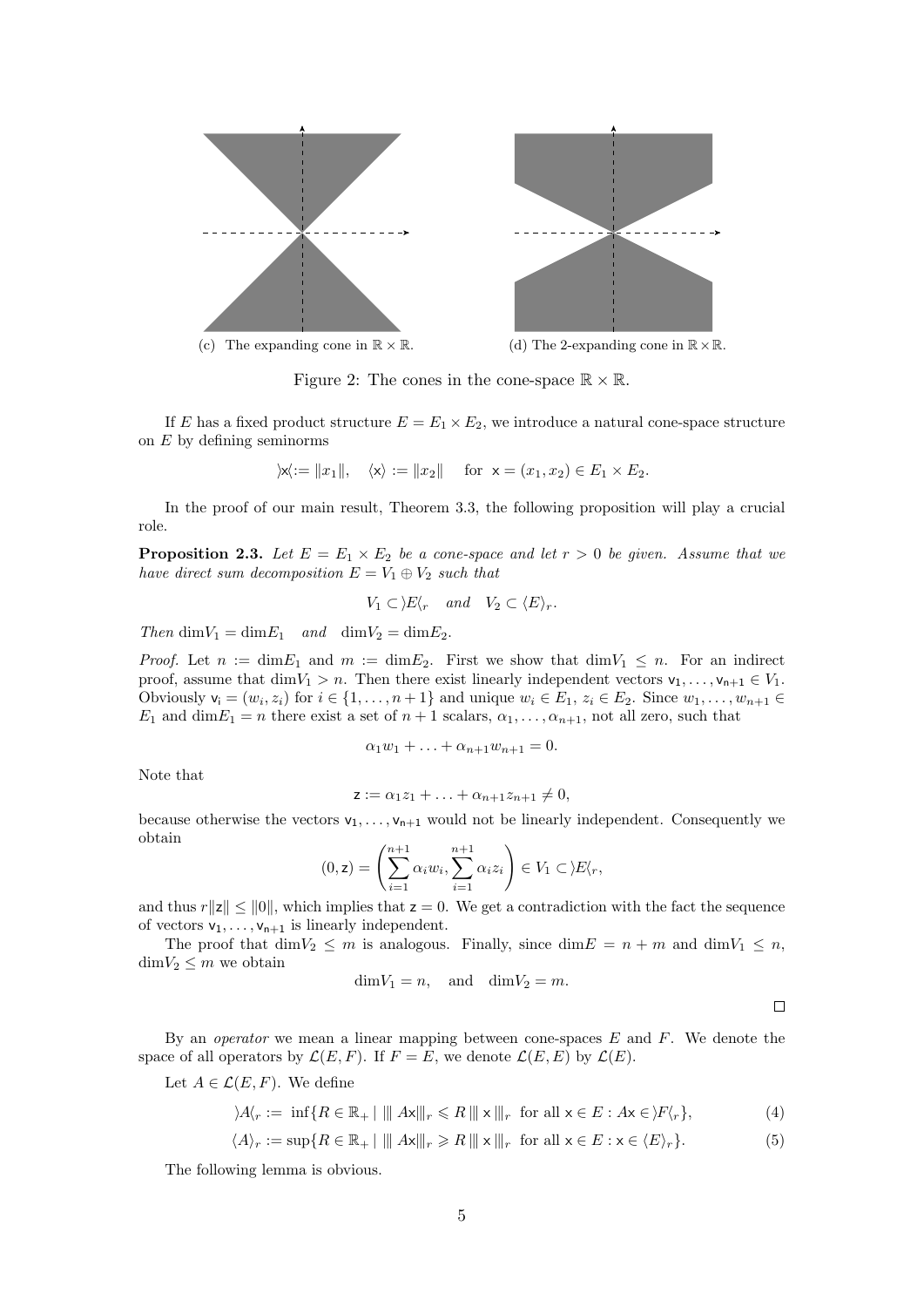<span id="page-5-8"></span>Lemma 2.4. Let  $A \in \mathcal{L}(E, F)$ .

$$
\rangle A\langle r = (\inf\{\|\mathbf{x}\| |r \mid A\mathbf{x} \in \rangle F\langle r, \|\|A\mathbf{x}\| |r = 1\})^{-1} \text{ when } A \text{ is invertible, } (6)
$$

 $\langle A \rangle_r = \inf \{ \| Ax \|_r \mid x \in \langle E \rangle_r, \| x \|_r = 1 \}.$  (7)

<span id="page-5-6"></span>Remark 2.5. Observe, that

$$
\|Ax\|_{r} \leq \lambda A_{r} \|x\|_{r} \quad \text{for} \quad x \in A^{-1} \setminus F\langle r,
$$
  

$$
\|Ax\|_{r} \geq \langle A \rangle_{r} \|x\|_{r} \quad \text{for} \quad x \in \langle E \rangle_{r}.
$$

The above definitions of  $A(r)$  and  $\langle A \rangle_r$  are modifications of analogous notions in [\[6\]](#page-22-5), where  $\langle A \rangle$ is called the expansion rate and  $1/\sqrt{A}$  is the co-expansion rate. Using of those rates we can generalize the classical dominating maps which are relevant to our research.

<span id="page-5-1"></span>**Definition 2.6.** We say that  $A \in \mathcal{L}(E, F)$  is *r*-dominating, if

<span id="page-5-5"></span><span id="page-5-4"></span> $\lambda A'_r < \langle A \rangle_r$ .

By  $\mathcal{D}_r(E, F)$  we denote the set of all  $A \in \mathcal{L}(E, F)$  which are r-dominating. If  $F = E$ , we denote the space  $\mathcal{D}_r(E,E)$  by  $\mathcal{D}_r(E)$ .

<span id="page-5-7"></span>**Observation 2.7.** Let  $\tilde{E} \subset E$ ,  $\tilde{F} \subset F$  be subspaces and let  $A \in \mathcal{L}(E, F)$  be such that  $A(\tilde{E}) \subset \tilde{F}$ . Then  $A|_{\tilde{E}} \in \mathcal{L}(E, F)$  and

$$
\langle A|_{\tilde{E}} \langle r \le \rangle A \langle r \quad and \quad \langle A \rangle_r \le \langle A|_{\tilde{E}} \rangle_r.
$$

Moreover, if  $A \in \mathcal{D}_r(E, F)$  then  $A \in \mathcal{D}_r(\tilde{E}, \tilde{F})$ .

Proof. It is a consequence of [\(4\)](#page-4-1), [\(5\)](#page-4-2) and Definition [2.6.](#page-5-1)

It turns out that r-cones are invariant for r-dominant operators.

<span id="page-5-3"></span>**Theorem 2.8.** Let  $A \in \mathcal{D}_r(E, F)$  and let  $\mathsf{v} \in E$  be arbitrary. Then

$$
\mathsf{v} \in \langle E \rangle_r \implies A\mathsf{v} \in \langle F \rangle_r,
$$
  

$$
A\mathsf{v} \in \rangle F \langle_r \implies \mathsf{v} \in \rangle E \langle_r.
$$

Proof. The proof is a simple modification of the proof of  $[5,$  Proposition 2.1].

As a consequence of the above theorem we obtain that composition of r-dominating maps is r-dominating. Moreover, we get estimate for expansion and contraction rates.

<span id="page-5-0"></span>**Proposition 2.9.** Let  $A \in \mathcal{D}_r(F, G)$  and  $B \in \mathcal{D}_r(E, F)$ . Then  $A \circ B \in \mathcal{D}_r(E, G)$  and

<span id="page-5-2"></span>
$$
\langle A \circ B \langle r \le \rangle A \langle r \cdot \rangle B \langle r, \langle A \circ B \rangle r \ge \langle A \rangle r \cdot \langle B \rangle r. \tag{8}
$$

*Proof.* To prove the first inequality from [\(8\)](#page-5-2), consider an  $x \in E$  such that  $(A \circ B)(x) \in G\langle r \rangle$ . From [\(4\)](#page-4-1) and Theorem [2.8](#page-5-3) we know that  $Bx \in \mathcal{F}\langle r, r \rangle$  and thus we have

$$
||A \circ B(\mathbf{x})||_r \leq |A\langle r \cdot ||B\mathbf{x}||_r \leq |A\langle r \cdot B\langle r \cdot ||\mathbf{x}||_r.
$$

Hence

$$
\rangle A \circ B \langle r \le \rangle A \langle r \cdot \rangle B \langle r.
$$

Using [\(5\)](#page-4-2) and Theorem [2.8,](#page-5-3) we obtain the second inequality from [\(8\)](#page-5-2).

As a simple consequence of [\(8\)](#page-5-2) we obtain  $A \circ B \in \mathcal{D}_r(E, G)$ .

 $\Box$ 

 $\Box$ 

 $\Box$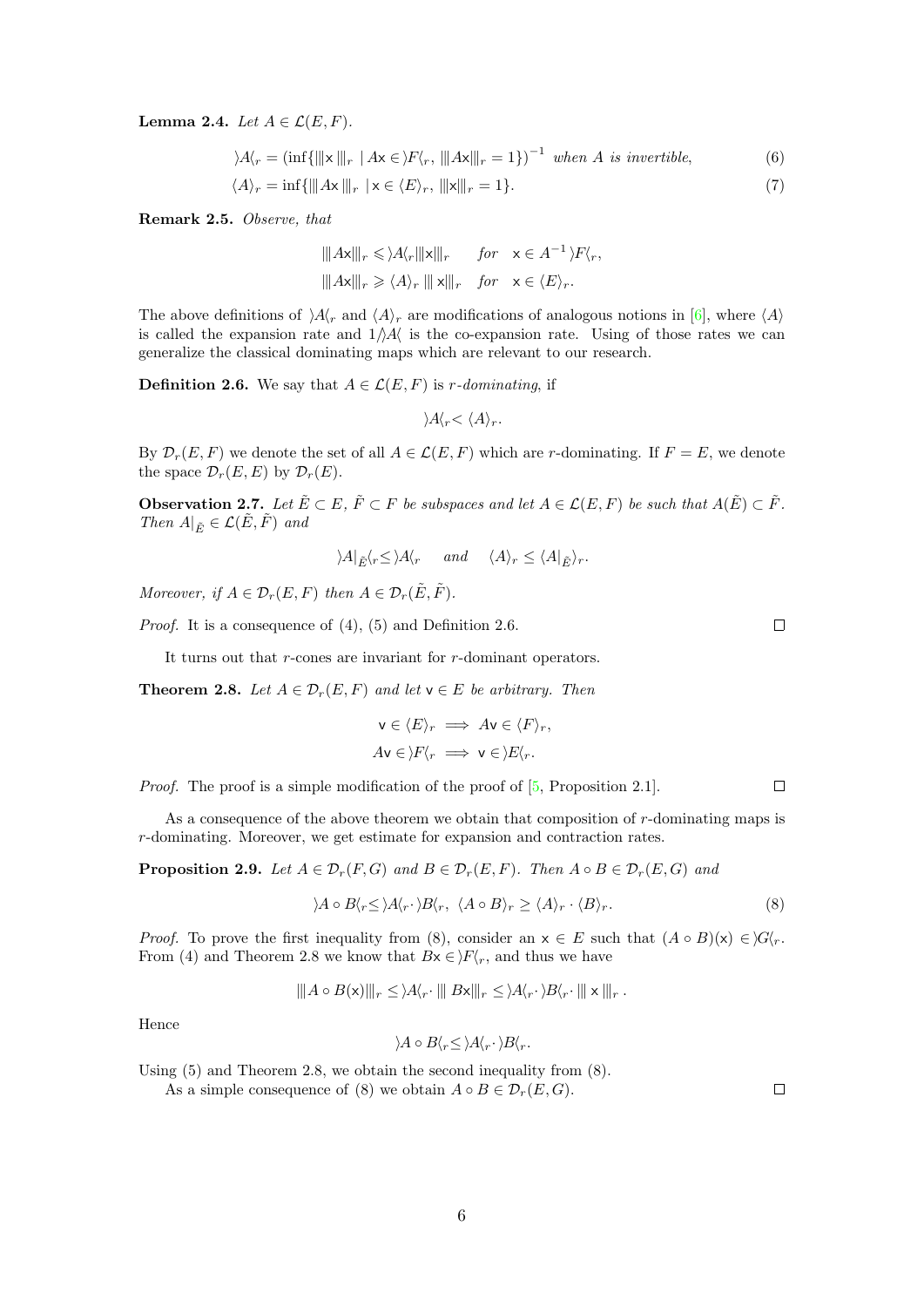In the remainder of this section we show how to estimate  $A\langle r, \langle A \rangle_r$ . Consider two conespaces  $E = E_1 \times E_2$  and  $F = F_1 \times F_2$ . Let  $A: E \to F$  be an operator given in the matrix form by

$$
A = \begin{bmatrix} A_{11} & A_{12} \\ A_{21} & A_{22} \end{bmatrix}.
$$

By

$$
|||A|||_r := \max\left(||A_{11}|| + \frac{1}{r}||A_{12}||, r||A_{21}|| + ||A_{22}||\right)
$$

we define the r-norm of operator A, where  $\|\cdot\|$  is an operator norm. Observe that it satisfies

$$
|||A\mathbf{x}|||_r \leq |||A|||_r \cdot ||| \mathbf{x}|||_r \quad \text{for } \mathbf{x} \in E.
$$

Note that in general it is not (except for the case when  $E_1$  is one dimensional) the operator norm for  $\|\cdot\|_r$ .

<span id="page-6-3"></span>**Theorem 2.10.** Let  $A = [A_{ij}]_{1 \le i,j \le 2} \in \mathcal{L}(E_1 \times E_2, F_1 \times F_2)$  and  $r \in (0, \infty)$  be given.

1) We have

$$
\rangle A\langle r \leq ||A_{11}|| + \frac{1}{r} ||A_{12}||.
$$

2) Additionally, if  $A_{22}$  is invertible, then

$$
\langle A \rangle_r \geq ||A_{22}^{-1}||^{-1} - r||A_{21}||.
$$

*Proof.* For the proof of the first inequality, we take  $x = (x_1, x_2) \in E_1 \times E_2$  such that  $Ax \in \mathcal{F}\backslash_{T}$ . From Definition [2.2](#page-3-1) we have

<span id="page-6-0"></span>
$$
||A_{11}x_1 + A_{12}x_2|| \ge r||A_{21}x_1 + A_{22}x_2||,
$$
\n(9)

and therefore

$$
|||Ax|||_{r} = \max(||A_{11}x_1 + A_{12}x_2||, r||A_{21}x_1 + A_{22}x_2||)
$$
  
\n
$$
\stackrel{by (9)}{=} ||A_{11}x_1 + A_{12}x_2|| \le ||A_{11}|| \cdot ||x_1|| + \frac{1}{r}||A_{12}|| \cdot r||x_2||
$$
  
\n
$$
\le (||A_{11}|| + \frac{1}{r}||A_{12}||) \cdot |||x|||_{r} .
$$

For the proof of the second inequality, suppose that  $x = (x_1, x_2) \in \langle E \rangle_r$ , where  $x_1 \in E_1$ ,  $x_2 \in E_2$ . Then

<span id="page-6-2"></span>
$$
||x_1|| \le r||x_2|| = |||x||_r.
$$
\n(10)

We know that

<span id="page-6-1"></span>
$$
||A_{22}x_2|| \ge ||A_{22}^{-1}||^{-1}||x_2|| \ge 0.
$$
\n(11)

Finally, we obtain

$$
|||Ax||_{r} \ge r||A_{21}x_1 + A_{22}x_2|| \ge r||A_{22}x_2|| - r||A_{21}x_1||
$$
  
\nby (11)  
\n
$$
\ge r||A_{22}^{-1}||^{-1}||x_2|| - r||A_{21}|| ||x_1|| \ge (||A_{22}^{-1}||^{-1} - r||A_{21}||) \cdot |||x|||_{r}.
$$

**Example 2.11.** Let us verify that the matrix  $A \in \mathcal{L}(\mathbb{C} \times \mathbb{C}, \mathbb{C} \times \mathbb{C}), A = \begin{bmatrix} 2 & 1.5 \\ 1 & 5 \end{bmatrix}$  is dominating. By Theorem [2.10](#page-6-3) we have  $\forall A \leq 3.5 < 4 \leq \langle A \rangle$ , and therefore A is dominating.

Let us stress that the estimates from Theorem [2.10](#page-6-3) are sharp, but there are cases when we do not have equalities in them.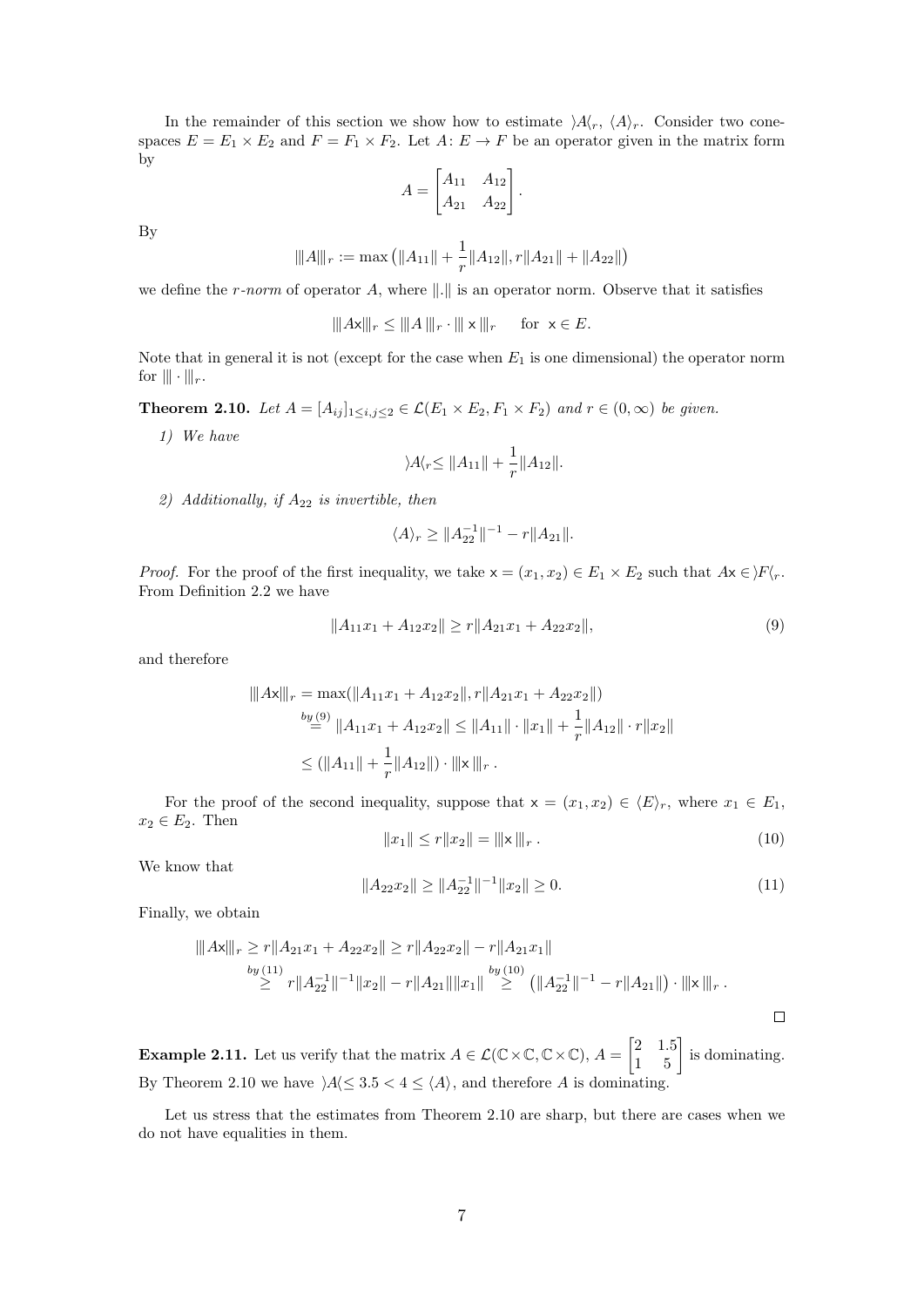<span id="page-7-4"></span>**Example 2.12.** Let  $A \in \mathcal{L}(\mathbb{C} \times \mathbb{C}, \mathbb{C} \times \mathbb{C})$  be given by the formula  $A = \begin{bmatrix} 2 & 3 \\ 2 & 5 \end{bmatrix}$ . We show that A is dominating. Observe that Theorem [2.10](#page-6-3) does not allow us to decide whether this matrix A is dominating, since

 $|A\rangle A \le ||A_{11}|| + ||A_{12}|| = 5$  and  $\langle A \rangle \ge ||A_{22}^{-1}||^{-1} - ||A_{21}|| = 3.$ 

We calculate exactly  $\lambda A$  and  $\langle A \rangle$  (we take the norm  $\|\cdot\|_{\infty}$ ) from the formulas [\(6\)](#page-5-4) and [\(7\)](#page-5-5). The minimum of [\(7\)](#page-5-5) is realized in points  $(1, -1)^T$  and  $(-1, 1)^T$ . It is easy to see that the matrix A is invertible, so minimum of [\(6\)](#page-5-4) is realized in points  $(\frac{1}{2}, 0)^T$  and  $(-\frac{1}{2}, 0)^T$ . Hence

$$
\rangle A \langle = 2 \quad \text{and} \quad \langle A \rangle = 3.
$$

Finally, we obtain that  $A$  is dominating. Observe that for this example Gerschgorin theorem does not hold (it is impossible to separate Gerschgorin disks).

# <span id="page-7-0"></span>3 Localization of eigenspaces based on cones and dominating maps

In this section we show that the eigenspaces of the  $r$ -dominating operator  $A$  lie in the corresponding r-cones. Moreover, we can estimate  $\sigma(A)$  with the help of  $\langle A \rangle_r$ ,  $\langle A \rangle_r$ .

<span id="page-7-2"></span>**Lemma 3.1.** Let  $A \in \mathcal{D}_r(E)$ . Then

<span id="page-7-1"></span>
$$
\lambda \in \sigma(A) \implies |\lambda| \in [0, \lambda/\Lambda_r] \cup [\langle A \rangle_r, \infty). \tag{12}
$$

Moreover  $[0, A\langle_r] \cap [\langle A \rangle_r, \infty) = \emptyset$ .

*Proof.* Since  $A \in \mathcal{D}_r(E)$  we get  $[0, A_r] \cap [A_r, \infty) = \emptyset$ .

Now we show implication [\(12\)](#page-7-1). Let  $\lambda$  be an eigenvalue of A and let  $x \in E$  be a corresponding eigenvector. By [\(3\)](#page-3-2) we know that  $x \in E\langle r \cup \langle E \rangle_r$ . We consider two cases. First suppose that  $x \in E\langle r$ . Since x is an eigenvector,  $Ax = \lambda x$ , and thus  $Ax \in E\langle r$ . By [\(4\)](#page-4-1) we get

$$
|\lambda| \leq \lambda A \langle r.
$$

Now suppose that  $x \in \langle E \rangle_r$ . By [\(5\)](#page-4-2) we get

$$
|\lambda| \ge \langle A \rangle_r,
$$

which completes the proof.

Let E be a finite dimensional vector space over the field  $\mathbb C$  and let operator  $A: E \to E$  be given. One can easily deduce from the Jordan theorem (see also [\[4,](#page-22-7) Appendix to Chapter 4] for the general case) that if  $\sigma(A) = \sigma_1 \cup \sigma_2$  then there is a unique direct sum decomposition  $E = E_{\sigma_1} \oplus E_{\sigma_2}$  such that  $A(E_{\sigma_1}) \subset E_{\sigma_1}$ ,  $A(E_{\sigma_2}) \subset E_{\sigma_2}$  and  $\sigma(A|_{E_{\sigma_1}}) = \sigma_1$ ,  $\sigma(A|_{E_{\sigma_2}}) = \sigma_2$ . For  $0 < c < d$  we define

$$
E_{\leq c} := E_{\{\lambda \ : \ |\lambda| \leq c\}} \quad \text{and} \quad E_{\geq d} := E_{\{\lambda \ : \ |\lambda| \geq d\}}.
$$

<span id="page-7-3"></span>**Theorem 3.2.** Let E be a finite dimensional cone-space and let  $A \in \mathcal{D}_r(E)$ . Then there is a direct sum decomposition  $E = E_{\leq |A|_r} \oplus E_{\geq |A|_r}$  which satisfies

$$
E_{\leq \lambda A \langle r} \subset \rangle E \langle r, E_{\geq \langle A \rangle r} \subset \langle E \rangle_r.
$$

Proof. From Lemma [3.1](#page-7-2) and the comments preceding our theorem we obtain a decomposition of  $E$  into  $A$ -invariant subspaces

$$
E = E_{\leq \lambda A \langle r} \oplus E_{\geq \langle A \rangle_r},
$$

such that

$$
\sigma(A|_{E_{\leq \lambda A(r)}}) = \{\lambda : |\lambda| \in [0, |\lambda|_r]\} \quad \text{and} \quad \sigma(A|_{E_{\geq \langle A \rangle_r}}) = \{\lambda : |\lambda| \in [\langle A \rangle_r, \infty)\}.
$$

 $\Box$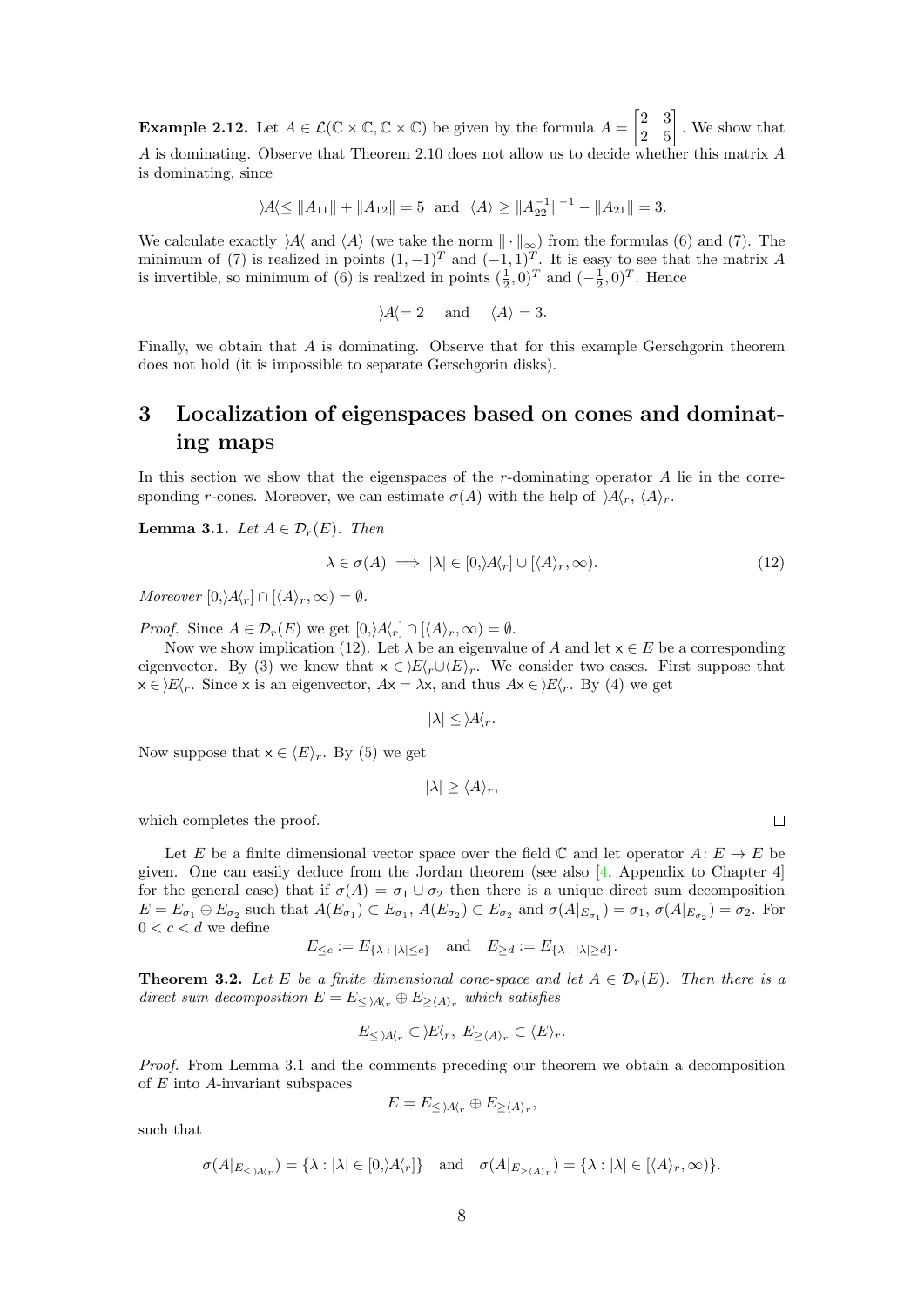Now we show  $E_{\leq \lambda A_r} \subset \Sigma/\langle r \rangle$ . Consider an arbitrary  $x \in E_{\leq \lambda A_r}$ . The case when  $x = 0$  is obvious. Assume that  $x \neq 0$ . Without any loss of the generality we can assume that  $||x|| = 1$ . For an indirect proof, assume that  $x \notin \mathcal{E}\langle r\rangle$ . Then by [\(3\)](#page-3-2) we get  $x \in \langle E \rangle_r$ . Let  $\varepsilon > 0$  be arbitrary. From the fact that  $x \in E_{\leq \lambda A(r)}$ , we know that

<span id="page-8-0"></span>
$$
\limsup_{m \to +\infty} \sqrt[m]{\|A\|_{E_{\leq \lambda A\langle r\}}^m\|} = \sup \sigma(A|_{E_{\leq \lambda A\langle r\rangle}}) \leq \lambda A\langle r. \tag{13}
$$

Note that inequality [\(13\)](#page-8-0) holds for all norms. For all  $x \in E_{\leq \lambda A_{\alpha}}$  we obtain

$$
\limsup_{m \to +\infty} \sqrt[m]{\|A^m \mathbf{x}\|} \leq \lambda A_r,
$$

and thus there exists an  $M \in \mathbb{N}$  such that for all  $m \in \mathbb{N}$ 

$$
m \ge M \Rightarrow \sqrt[m]{\|A^m \mathbf{x}\|} \le \lambda A \langle r + \varepsilon.
$$

Since  $x \in \langle E \rangle_r$  and from Theorem [2.8](#page-5-3) we obtain

$$
x \in \langle E \rangle_r \Rightarrow Ax \in \langle E \rangle_r \Rightarrow \dots \Rightarrow A^m x \in \langle E \rangle_r.
$$

Using [\(5\)](#page-4-2) and Remark [2.5](#page-5-6) we get

$$
|||Ax||| \ge \langle A \rangle_r |||x|||,
$$
  

$$
|||A^2x||| = |||A(Ax)||| \ge \langle A \rangle_r |||Ax||| \ge \langle A \rangle_r^2 |||x|||,
$$
  

$$
\vdots
$$
  

$$
|||A^m x||| \ge \langle A \rangle_r^m |||x|||.
$$

Finally we have

$$
\langle A \rangle_r = \sqrt[m]{\langle A \rangle_r^m} \le \sqrt[m]{\|A^m \mathbf{x}\|} \le \mathbf{A}\langle r + \varepsilon.
$$

Since  $\varepsilon$  was arbitrary, we get a contradiction with the fact that A is r-dominating.

Analogously, to prove inclusion  $E_{\geq (A)_r} \subset \langle E \rangle_r$ , assume that  $x \in E_{\geq (A)_r}$  and  $x \notin \langle E \rangle_r$ . Then  $x \in E\langle r$ . Since  $\sigma(A|_{E_{\geq \langle A \rangle_r}}) = \sigma_{\geq \langle A \rangle_r} := {\lambda : |\lambda| \geq \langle A \rangle_r}$  and  $0 \notin \sigma_{\geq \langle A \rangle_r}$  we know that  $A|_{E_{\geq \langle A \rangle_r}} : E_{\geq \langle A \rangle_r} \to E_{\geq \langle A \rangle_r}$  is invertible. Let  $\varepsilon > 0$  be arbitrary. Using the fact that  $x \in E_{\geq \langle A \rangle_r}$ , by  $\overline{d}$ ual result [\(13\)](#page-8-0), we know that

$$
\limsup_{m\to +\infty} \sqrt[m]{\|A\|_{E_{\geq \langle A \rangle_r}}^{-m} \mathsf{x} \|\|} \leq \langle A \rangle_r^{-1},
$$

and thus there exists an  $M \in \mathbb{N}$  such that for all  $m \in \mathbb{N}$ 

<span id="page-8-1"></span>
$$
m \ge M \Rightarrow \sqrt[m]{\|A\|_{E_{\ge \langle A \rangle_r}}^{-m}} \sqrt{\|A\|_{E_{\ge \langle A \rangle_r}}^{-m}} \le \langle A \rangle_r^{-1} + \varepsilon. \tag{14}
$$

From the Observation [2.7](#page-5-7) and Theorem [2.8](#page-5-3) we get

$$
x \in \sum_{n \geq \langle A \rangle_r} \langle r \Rightarrow A \vert_{E_{\geq \langle A \rangle_r}}^{-1} x \in \sum_{n \geq \langle A \rangle_r} \langle r \Rightarrow \dots \Rightarrow A \vert_{E_{\geq \langle A \rangle_r}}^{-m} x \in \sum_{n \geq \langle A \rangle_r} \langle r, \rangle
$$

and from [\(4\)](#page-4-1) and Remark [2.5](#page-5-6) we have

$$
\|x\| \leq \lambda \|_{E_{\geq \langle A \rangle_r}} \langle_r \|A\|_{E_{\geq \langle A \rangle_r}}^{-1} x\|,
$$
  

$$
\| \|A\|_{E_{\geq \langle A \rangle_r}}^{-1} x\| \leq \lambda \|_{E_{\geq \langle A \rangle_r}} \langle_r \| \|A\|_{E_{\geq \langle A \rangle_r}}^{-2} x\|,
$$
  

$$
\vdots
$$
  

$$
\| \|A\|_{E_{\geq \langle A \rangle_r}}^{-m+1} x\| \leq \lambda \|_{E_{\geq \langle A \rangle_r}} \langle_r \| \|A\|_{E_{\geq \langle A \rangle_r}}^{-m} x\|.
$$

Hence

<span id="page-8-2"></span>
$$
\|\mathbf{x}\| \le (\lambda A|_{E_{\ge \langle A \rangle_r}} \langle r \rangle^m \|\|A|_{E_{\ge \langle A \rangle_r}}^{-m} \mathbf{x}\|.
$$
\n
$$
(15)
$$

Finally from the Observation [2.7](#page-5-7) and [\(14\)](#page-8-1), [\(15\)](#page-8-2) we obtain

$$
\lambda A\langle r \ge \lambda A|_{E_{\ge \langle A \rangle_r}} \langle r = \sqrt[m]{(\lambda |_{E_{\ge \langle A \rangle_r}} \langle r)^m} \ge \sqrt[m]{\frac{1}{\|A\|_{E_{\ge \langle A \rangle_r}}^{\frac{1}{m}}} \ge \frac{1}{\langle A \rangle_r^{-1} + \varepsilon} = \langle A \rangle_r \cdot \frac{1}{1 + \varepsilon \cdot \langle A \rangle_r},
$$
  
hich gives a contradiction with the fact that A is r-dominating.

which gives a contradiction with the fact that  $A$  is  $r$ -dominating.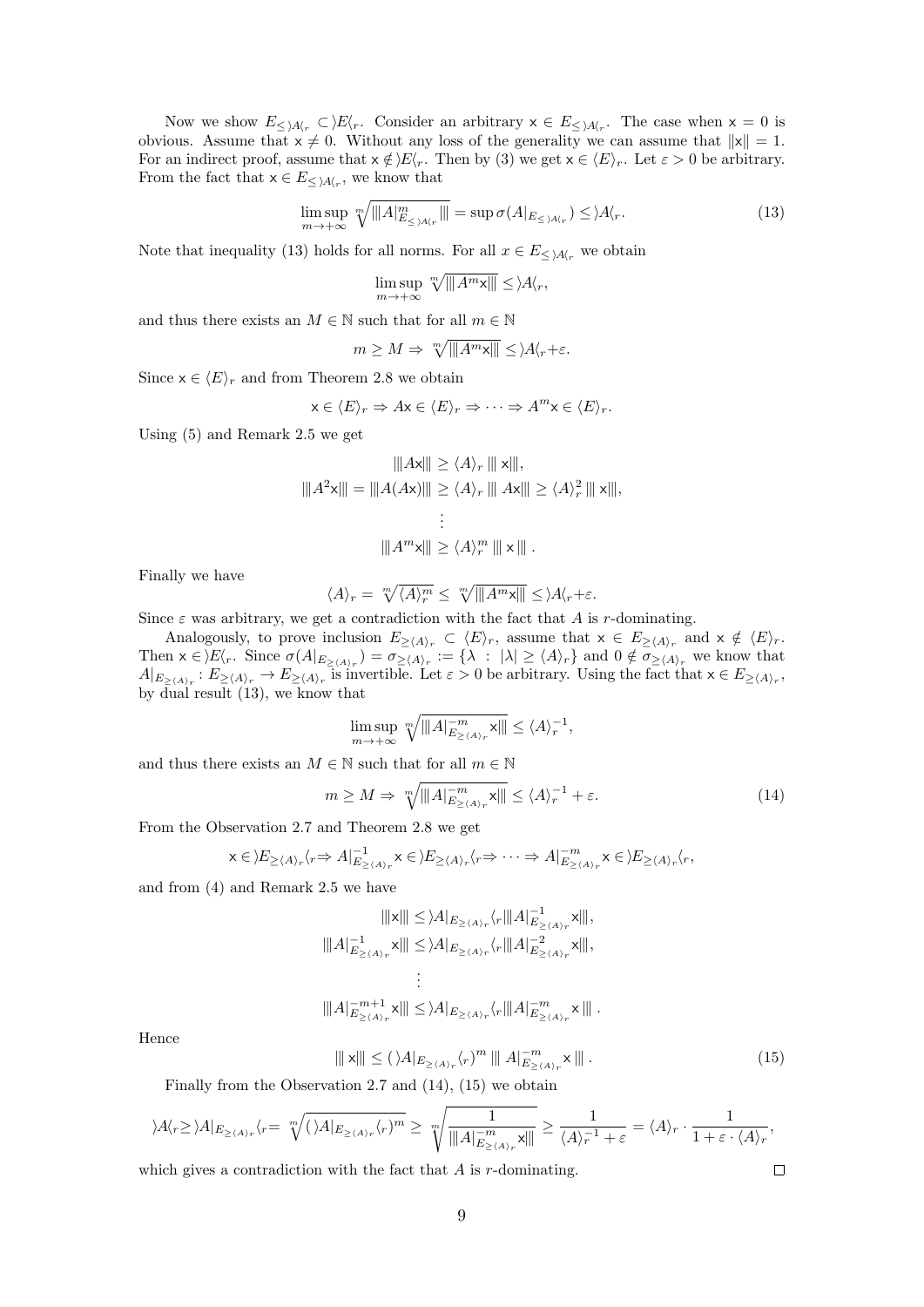Now we are ready to state the main result on the eigenspaces and eigenvalue location using our method of cones and dominating maps.

<span id="page-9-0"></span>**Theorem 3.3.** Let  $E = E_1 \times E_2$  be a finite dimensional cone-space and let  $A \in \mathcal{D}_r(E)$ . Then there exists a unique direct sum decomposition  $E = F_1 \oplus F_2$  of A-invariant subspaces  $F_1$ ,  $F_2$  such that

$$
\sigma(A|_{F_1}) \subset \overline{B}(0, \lambda A'_r), \quad \sigma(A|_{F_2}) \subset \mathbb{C} \setminus B(0, \langle A \rangle_r).
$$

Moreover, we have:

- 1)  $\dim F_1 = \dim E_1$ ,  $\dim F_2 = \dim E_2$ ,
- 2)  $F_1 \subset \Sigma_r$  and  $F_2 \subset \langle E \rangle_r$ ,
- <span id="page-9-1"></span>3)  $||A|_{F_1}|| \leq \lambda A_r$  and  $||(A|_{F_2})^{-1}|| \leq \langle A \rangle_r^{-1}$ .

*Proof.* From Theorem [3.2](#page-7-3) we know that exists a unique direct sum decomposition  $E = E_{\leq |\mathcal{A}|_r} \oplus$  $E_{\geq \langle A \rangle_r}$  which satisfies

$$
E_{\leq \lambda A \langle r} \subset \rangle E \langle r, E_{\geq \langle A \rangle_r} \subset \langle E \rangle_r.
$$

We take  $F_1 = E_{\leq |A|_r}$  and  $F_2 = E_{\geq \langle A \rangle_r}$ . By Proposition [2.3](#page-4-3) we obtain  $\dim F_1 = \dim F_1$  and  $\dim F_2 = \dim E_2$ .

Now we show that  $\sigma(A|_{F_1}) \subset \overline{B}(0, \lambda A'_r)$ . Let  $x \in F_1$  be an eigenvector of A and let  $\lambda$  be the eigenvalue of A corresponding to x. Since x is an eigenvector  $(Ax = \lambda x)$  and  $F_1 \subset \Sigma F$ , therefore  $Ax \in E\langle r$ . By [\(4\)](#page-4-1) we obtain that  $|\lambda| \leq \lambda \langle r$ , so we get  $\sigma(A|_{F_1}) \subset \overline{B}(0, \lambda \langle r \rangle)$ .

Now suppose that  $x \in F_2$ . Since  $F_2 \subset \langle E \rangle_r$  and by [\(5\)](#page-4-2) we get  $|\lambda| \ge \langle A \rangle_r$ . Hence  $\sigma(A|_{F_2}) \subset$  $\mathbb{C} \setminus B(0,\langle A \rangle_r).$  $\Box$ 

The inequalities of item [3\)](#page-9-1) we obtain from [\(4\)](#page-4-1) and [\(5\)](#page-4-2).

As a direct consequence of the above theorem we obtain the following conclusion.

<span id="page-9-2"></span>**Corollary 3.4.** Let  $r \in (0,\infty)$  and  $n \in \mathbb{N}$ . Assume that an operator  $A \in \mathcal{D}_r(\mathbb{C} \times \mathbb{C}^{n-1})$ is given. Then there exists unique eigenvalue  $\lambda$  of A such that  $|\lambda| < |A|$  and the eigenspace corresponding to  $\lambda$  is one-dimensional. The unique (after rescaling) eigenvector x corresponding to the eigenvalue  $\lambda$  satisfies

$$
x \in (1, 0, ..., 0)^{T} + \{0\} \times \overline{B}_{\mathbb{C}}(0, 1/r)^{n-1} \subset (1, 0, ..., 0)^{T} + \frac{1}{r} \cdot (0, \mathbb{I}, ..., \mathbb{I})^{T} + \frac{1}{r} \cdot (0, \mathbb{I}, ..., \mathbb{I})^{T} i.
$$

 $\Box$ 

Proof. It is a direct consequence of Theorem [3.3](#page-9-0) and Definition [2.2.](#page-3-1)

Because at the origin of our approach based on cones and dominating maps is the theory of hyperbolic dynamical systems, so our method should be well suited to locate the eigenspaces and eigenvalues of products of many matrices. In the example below we contrast our approach with a naive approach, which tries to diagonalize a matrix obtained as a product of many matrices. The essential feature of this example is that the matrices we multiply are known with some accuracy only.

**Example 3.5.** Let the matrices  $A_i \in \mathcal{L}(\mathbb{R} \times \mathbb{R}), i \in \{1, ..., 15\}$  be such that

$$
A_i \in \begin{bmatrix} \begin{bmatrix} 0, 0.5 \end{bmatrix} & \varepsilon \mathbb{I} \\ \varepsilon \mathbb{I} & \begin{bmatrix} 1.5, 2 \end{bmatrix} \end{bmatrix},
$$

where  $\varepsilon = 0.01$  and  $\mathbb{I} = [\![ -1, 1]\!]$ . Consider the matrix  $B := A_{15} \cdot \ldots \cdot A_1$ .

From Theorem [2.10](#page-6-3) we obtain that  $A_i \in \mathcal{D}(\mathbb{R} \times \mathbb{R})$  and

$$
\langle A_i \langle \leq 0.5 + \varepsilon, \ \langle A_i \rangle \geq 1.5 - \varepsilon.
$$

From Theorem [2.8](#page-5-3) and Proposition [2.9](#page-5-0) we conclude that  $B \in \mathcal{D}(\mathbb{R} \times \mathbb{R})$  and

$$
\langle B \langle \leq \rangle A_{15} \langle \cdots \rangle A_{1} \langle, \langle B \rangle \geq \langle A_{15} \rangle \cdots \langle A_{1} \rangle.
$$

From Theorem [3.3](#page-9-0) we obtain that eigenvalues  $\lambda_1$  and  $\lambda_2$  of B such that

$$
|\lambda_1| \le (0.5 + \varepsilon)^{15}
$$
 and  $|\lambda_2| \ge (1.5 - \varepsilon)^{15}$ .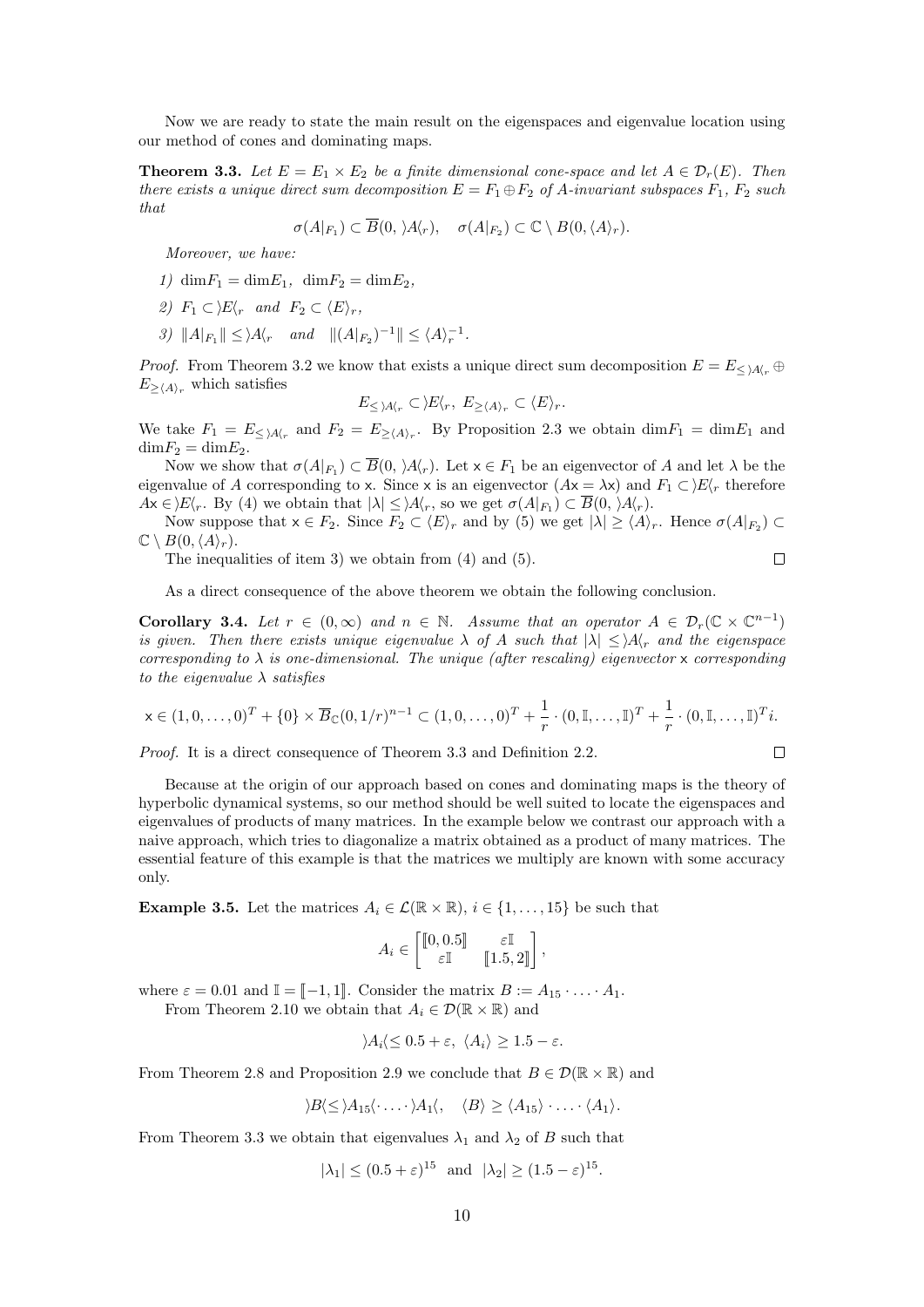Now, a naive method will ask first for a computation of B. Using interval arithmetic we obtained

$$
B \in \left[ \begin{array}{cc} \left[ -1.45687, 1.45693 \right] & \left[ -218.543, 218.544 \right] \\ \left[ -218.543, 218.544 \right] & \left[ 433.611, 32782.94 \right] \end{array} \right]
$$

However, there exists matrix  $B_1$  within the bounds given above, which has both eigenvalues larger than 1. For example, let us consider

$$
B_1 = \left[ \begin{array}{cc} 1 & 100 \\ -100 & 521 \end{array} \right].
$$

This matrix have the eigenvalues  $\lambda_1 = 21$  and  $\lambda_2 = 501$ . Consequently, this means that none of the methods applied to the product matrix will not give us the expected estimation  $|\lambda_1|$  < 1 and  $|\lambda_2| > 1$ .

### <span id="page-10-0"></span>4 Estimations of the eigenvalues and eigenvectors

In this section we develop computable estimates for the eigenvalues and eigenspaces based on the results from the previous section.

<span id="page-10-2"></span>**Lemma 4.1.** Let  $A \in \mathcal{L}(E_1 \times E_2)$  be given such that

$$
A := \begin{bmatrix} A_{11} & A_{12} \\ A_{21} & A_{22} \end{bmatrix}.
$$

If  $A_{22}$  is invertible,  $d = ||A_{22}^{-1}||^{-1} - ||A_{11}|| > 0$  and  $\Delta := d^2 - 4||A_{12}|| ||A_{21}|| > 0$  then

$$
A \in \mathcal{D}_r(E_1 \times E_2) \quad \text{for} \quad \begin{cases} r \in \left( \frac{d - \sqrt{\Delta}}{2||A_{21}||}, \frac{d + \sqrt{\Delta}}{2||A_{21}||} \right) \text{ if } ||A_{21}|| \neq 0 \\ r \in \left( \frac{||A_{12}||}{d}, \infty \right) \quad \text{if } ||A_{21}|| = 0 \end{cases}.
$$

*Proof.* Let  $a := ||A_{12}||$ ,  $b := ||A_{11}||$  and  $c := ||A_{21}||$ . Making use of Theorem [2.10](#page-6-3) it suffices to show that

$$
b + \frac{a}{r} < (d+b) - cr.
$$

Multiplying both sides of the above inequality by the positive number  $r$  we get the inequality

<span id="page-10-1"></span>
$$
cr^2 - dr + a < 0.\tag{16}
$$

.

If  $c = 0$  then we get  $r > \frac{a}{d}$ . Suppose now that  $c \neq 0$ . Since from our assumption follows that  $\Delta > 0$  we see inequality [\(16\)](#page-10-1) is satisfied for

$$
r \in \left(\frac{d-\sqrt{\Delta}}{2c}, \frac{d+\sqrt{\Delta}}{2c}\right).
$$

<span id="page-10-3"></span>**Remark 4.2.** Let A be an operator, which satisfies the assumptions of Lemma [4.1](#page-10-2) (in particular  $\Delta > 0$ ). Let  $a := ||A_{12}||$ ,  $b := ||A_{11}||$  and  $c := ||A_{21}|| \neq 0$ . It is easy to see, that

$$
\frac{d-\sqrt{\Delta}}{2c} < \frac{d}{2c} < \frac{d+\sqrt{\Delta}}{2c} < \frac{d}{c}.
$$

Therefore, if A satisfies the assumptions of Lemma [4.1](#page-10-2) and  $||A_{21}|| \neq 0$  and we want to find possibly largest r for which A is r-dominating, then we can take  $r = \frac{d}{2\|A_{21}\|}$ . With this choice we have  $r < r_{max} < 2r$ , where  $r_{max}$  is the supremum the set of r's obtained in the above lemma, therefore we might not be optimal, but we obtain easily manageable expression.

We present now our main result on the location of an isolated eigenvalue and its eigenspace.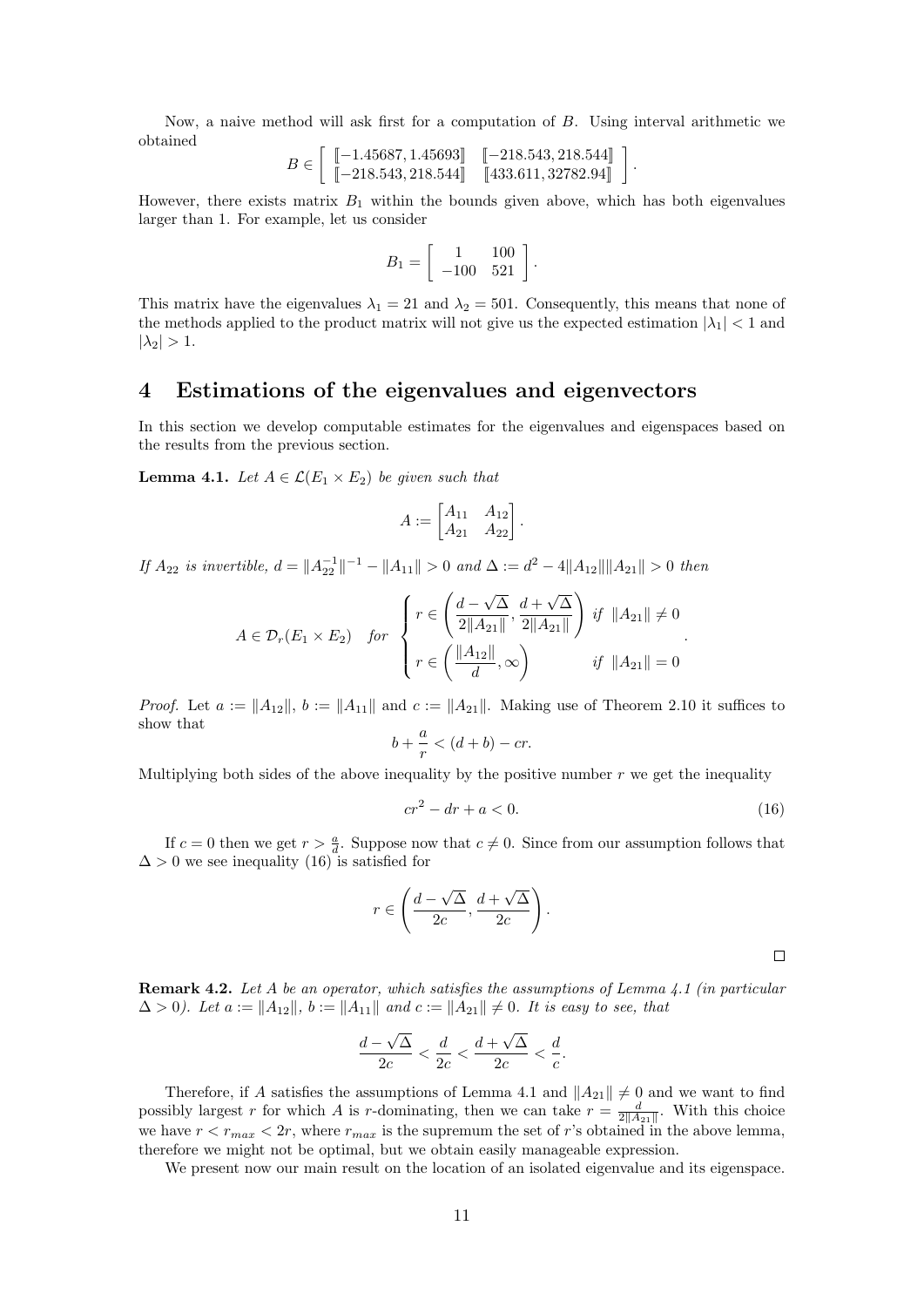<span id="page-11-0"></span>**Theorem 4.3.** Let  $A = [a_{ij}]_{1 \le i,j \le n} \in \mathcal{L}(\mathbb{C} \times \mathbb{C}^{n-1})$  be given in the block from by

$$
A := \begin{bmatrix} A_{11} & A_{12} \\ A_{21} & A_{22} \end{bmatrix},
$$

where  $A_{11} = a_{11}$ . Assume that  $A_{22} - a_{11} \cdot I_{\mathbb{C}^{n-1}}$  is invertible and  $\|(A_{22} - a_{11} \cdot I_{\mathbb{C}^{n-1}})^{-1}\|^{-2}$  $4||A_{12}|| ||A_{21}|| > 0$ . Then

1) there exists a unique eigenvalue  $\lambda$  of A which satisfies

$$
|\lambda - a_{11}| \le 2||A_{12}|| \cdot ||A_{21}|| \cdot ||(A_{22} - a_{11} \cdot I_{\mathbb{C}^{n-1}})^{-1}||,
$$

2) the eigenspace corresponding to  $\lambda$  is one-dimensional and there exist unique  $\delta_2, \ldots, \delta_n \in \mathbb{C}$ ,

$$
\|(0, \delta_2, \ldots, \delta_n)^T\| \le 2\|A_{21}\| \cdot \|(A_{22} - a_{11} \cdot I_{\mathbb{C}^{n-1}})^{-1} \| \cdot \|(1, 0, \ldots, 0)^T\|
$$

such that  $(1, \delta_2, \ldots, \delta_n)^T$  is the eigenvector corresponding to  $\lambda$ .

*Proof.* It is easy to see that if  $A_{21} = 0$ , then theorem holds. Therefore we will assume that  $||A_{21}|| > 0.$ 

In order to apply Lemma [4.1](#page-10-2) to matrix  $A - a_{11}I_{\mathbb{C}^n}$  we set  $a := \|A_{12}\|$ ,  $c := \|A_{21}\|$  and  $d =$  $||(A_{22}-a_{11} \cdot I_{\mathbb{C}^{n-1}})^{-1}||^{-1}$ . By Lemma [4.1](#page-10-2) and Remark [4.2](#page-10-3) we get  $A-a_{11} \cdot I_{\mathbb{C}^n} \in \mathcal{D}_{d/(2c)}(\mathbb{C} \times \mathbb{C}^{n-1}),$ and from Corollary [3.4](#page-9-2) and Theorem [2.10](#page-6-3) we conclude that there exists a unique eigenvalue  $\lambda$  of A which satisfies

$$
|\lambda - a_{11}| < |\lambda - a_{11}I|
$$
 $\frac{d}{dz} \le \frac{1}{\frac{d}{2c}} ||A_{12}|| = \frac{2ac}{d}.$ 

From Theorem [3.3](#page-9-0) (second point) we know that eigenspace, which contains eigenvector corresponding to the  $\lambda$ , lies in  $\varphi\propto \mathbb{C}^{n-1}\langle \underline{d} \rangle$ . Hence (see Definition [2.2\)](#page-3-1) we obtain unique  $\delta_2$ ,  $\ldots, \delta_n \in \mathbb{C}, \|(0, \delta_2, \ldots, \delta_n)^T\| \leq 2\|A_{21}\| \cdot \|A_{22} - a_{11} \cdot I_{\mathbb{C}^{n-1}}\right]^{-1} \| \cdot \|A_{22} \cdot \ldots, 0\|^T \|$  such that  $(1, \delta_2, \ldots, \delta_n)^T$  is the eigenvector corresponding to  $\lambda$ .

Let us stress here that in the proof Theorem [4.3](#page-11-0) through Lemma [4.1](#page-10-2) we used estimates for  $\mathcal{A}$  and  $\langle A \rangle$  provided by Theorem [2.10,](#page-6-3) which may fail establish that a matrix is dominating for a dominating matrix. If this is the case we will use Theorem [3.3.](#page-9-0) This happens in Examples [5.4](#page-19-0) and [5.5.](#page-20-1)

The following lemma shows how  $\|(A - zI)^{-1}\|^{-1}$  can be computed in arbitrary norm, when A is close to the diagonal matrix.

**Lemma 4.4.** Let  $n \in \mathbb{N}$ ,  $z \in \mathbb{C}$  and  $A \in \mathbb{C}^{n \times n}$  be given. Let A be decomposed into  $A = J + E$ where J is a diagonal matrix and E equals zero on the diagonal. Assume that  $J - z \cdot I_{\mathbb{C}^n}$  is *invertible and*  $||(J - z \cdot I_{\mathbb{C}^n})^{-1}||^{-1} - ||E|| > 0$ . Then

$$
||(A-z \cdot I_{\mathbb{C}^n})^{-1}||^{-1} \geq ||(J-z \cdot I_{\mathbb{C}^n})^{-1}||^{-1} - ||E||.
$$

*Proof.* It is well-known that for an invertible operator  $B$  we have

$$
(B - C)^{-1} = \sum_{n=0}^{\infty} (B^{-1}C)^n B^{-1} \text{ for } C \in \mathbb{C}^{n \times n} : ||C|| < 1/||B^{-1}||.
$$

Hence, if  $||C|| < 1/||B^{-1}||$ , then

$$
||(B-C)^{-1}|| \le \frac{||B^{-1}||}{1 - ||B^{-1}|| \cdot ||C||},
$$

so we obtain

<span id="page-11-1"></span>
$$
\|(B - C)^{-1}\|^{-1} \ge \frac{1}{\|B^{-1}\|} (1 - \|B^{-1}\| \cdot \|C\|) = \frac{1}{\|B^{-1}\|} - \|C\|.
$$
 (17)

From [\(17\)](#page-11-1) applied to  $B = J - zI_{\mathbb{C}^n}$  and  $C = -E$  we get assertion of the lemma.  $\Box$ 

Now we present results about the location of the eigenspaces.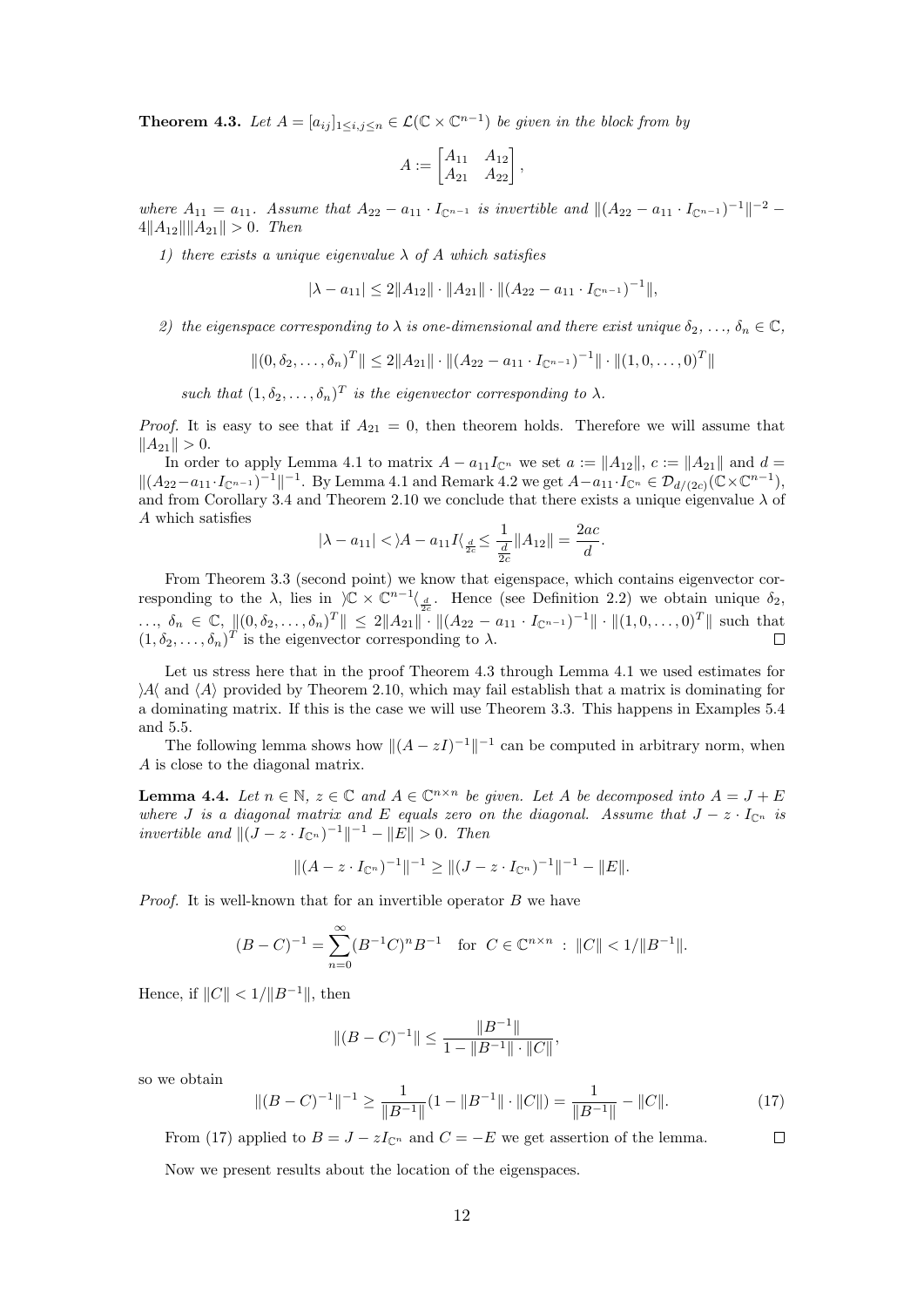<span id="page-12-2"></span>**Theorem 4.5.** Let  $k, n \in \mathbb{N}$  such that  $0 \leq k \leq n$  and  $A \in \mathcal{L}(\mathbb{C}^k \times \mathbb{C}^{n-k})$  be given in the block from by

$$
A := \begin{bmatrix} A_{11} & A_{12} \\ A_{21} & A_{22} \end{bmatrix},
$$

where  $A_{11} \in \mathcal{L}(\mathbb{C}^k)$ ,  $A_{12} \in \mathcal{L}(\mathbb{C}^k, \mathbb{C}^{n-k})$ ,  $A_{21} \in \mathcal{L}(\mathbb{C}^{n-k}, \mathbb{C}^k)$  and  $A_{22} \in \mathcal{L}(\mathbb{C}^{n-k})$ . Assume that  $A_{22}$  is invertible,  $d := \|A_{22}^{-1}\|^{-1} - \|A_{11}\| > 0$  and  $d^2 - 4\|A_{12}\|\|A_{21}\| > 0$ . Then there exists a unique direct sum decomposition  $\mathbb{C}^k \times \mathbb{C}^{n-k} = F_1 \oplus F_2$ , such that  $F_1$  and  $F_2$  are A-invariant subspaces  $F_1$ ,  $F_2$ , dim $F_1 = k$ , dim $F_2 = n - k$  and

<span id="page-12-0"></span>
$$
F_1 \subset \left\{ (x_1, x_2) \in \mathbb{C}^k \times \mathbb{C}^{n-k} : \|x_2\| \le \frac{2||A_{21}||}{d} ||x_1|| \right\},\
$$
  

$$
F_2 \subset \left\{ (x_1, x_2) \in \mathbb{C}^k \times \mathbb{C}^{n-k} : \frac{2||A_{21}||}{d} ||x_1|| \le ||x_2|| \right\}.
$$
  
(18)

Moreover, we have

<span id="page-12-1"></span>
$$
\sigma(A|_{F_1}) \subset \overline{B}\left(0, \|A_{11}\| + \frac{2\|A_{12}\| \cdot \|A_{21}\|}{d}\right), \quad \sigma(A|_{F_2}) \subset \mathbb{C} \setminus B\left(0, \|A_{22}^{-1}\|^{-1} - \frac{d}{2}\right). \tag{19}
$$

*Proof.* Let  $c := ||A_{21}||$ . If  $c = 0$ , the assertion holds. Assume that  $c \neq 0$ . By Lemma [4.1](#page-10-2) we get  $A \in \mathcal{D}_{d/(2c)}(\mathbb{C}^k \times \mathbb{C}^{n-k})$ , and from Theorem [3.3](#page-9-0) we know that exists a direct sum decomposition  $\mathbb{C}^k \times \mathbb{C}^{n-k} = F_1 \oplus F_2$  such that  $\dim F_1 = k$ ,  $\dim F_2 = n - k$  and  $F_1$ ,  $F_2$  are invariant. The properties [\(18\)](#page-12-0) and [\(19\)](#page-12-1) are consequences of Theorem [3.3](#page-9-0) and Theorem [2.10](#page-6-3) and Definition [2.2,](#page-3-1) respectively.  $\Box$ 

**Corollary 4.6.** We use the same notation and decomposition of the matrix A as in Theorem [4.5.](#page-12-2) Assume that for some  $z \in \mathbb{C}$  matrices  $A_{11} - zI_{\mathbb{C}^k}$ ,  $A_{22} - zI_{\mathbb{C}^{n-k}}$  are invertible and  $d := ||(A_{22} - zI_{\mathbb{C}^{n-k}})||$  $zI_{\mathbb{C}^{n-k}}$  $^{-1}$  $^{-1}$   $^{-1}$   $||A_{11} - zI_{\mathbb{C}^k}|| > 0$ ,  $d^2 - 4||A_{12}|| ||A_{21}|| > 0$ . Then there exists a unique direct sum decomposition  $\mathbb{C}^k \times \mathbb{C}^{n-k} = F_1 \oplus F_2$  into A-invariant subspaces  $F_1$ ,  $F_2$  such that  $\dim F_1 = k$ ,  $\dim F_2 = n - k$  and

$$
F_1 \subset \left\{ (x_1, x_2) \in \mathbb{C}^k \times \mathbb{C}^{n-k} : ||x_2|| \le \frac{2||A_{21}||}{d} ||x_1|| \right\},\
$$
  

$$
F_2 \subset \left\{ (x_1, x_2) \in \mathbb{C}^k \times \mathbb{C}^{n-k} : \frac{2||A_{21}||}{d} ||x_1|| \le ||x_2|| \right\}.
$$

Moreover, we have

$$
\sigma(A|_{F_1}) \subset \overline{B}\left(z, \|A_{11} - zI_{\mathbb{C}^k}\| + \frac{2\|A_{12}\| \cdot \|A_{21}\|}{d}\right),
$$
  

$$
\sigma(A|_{F_2}) \subset \mathbb{C} \setminus B\left(z, \|(A_{22} - zI_{\mathbb{C}^{n-k}})^{-1}\| - 1 - \frac{d}{2}\right).
$$

#### <span id="page-12-3"></span>4.1 Gerschgorin theorems

For to the convenience of the reader, in this section we recall the Gerschgorin theorem and its modifications.

We have a matrix A which has a block structure

$$
A = \begin{bmatrix} A_{11} & A_{12} & \cdots & A_{1n} \\ A_{21} & A_{22} & \cdots & A_{2n} \\ \cdots & \cdots & \cdots & \cdots \\ A_{n1} & A_{n2} & \cdots & A_{nn} \end{bmatrix},
$$

where  $A_{ij}$  are matrices and  $A_{ii}$  are square matrices.

Let  $V = \bigoplus_{i=1}^n V_i$ , where  $V_i$  are finite dimensional vector spaces over  $\mathbb{C}$ , and  $A: V \to V$  be decomposed into blocks  $A_{ij}: V_j \to V_i$   $i, j = 1, 2, ..., n$ , so that for  $v = v_1 + \cdots + v_n$ , where  $v_i \in V_i$  holds

$$
A(v_1 + \dots + v_n) = \sum_i \sum_j A_{ij} v_j.
$$
\n
$$
(20)
$$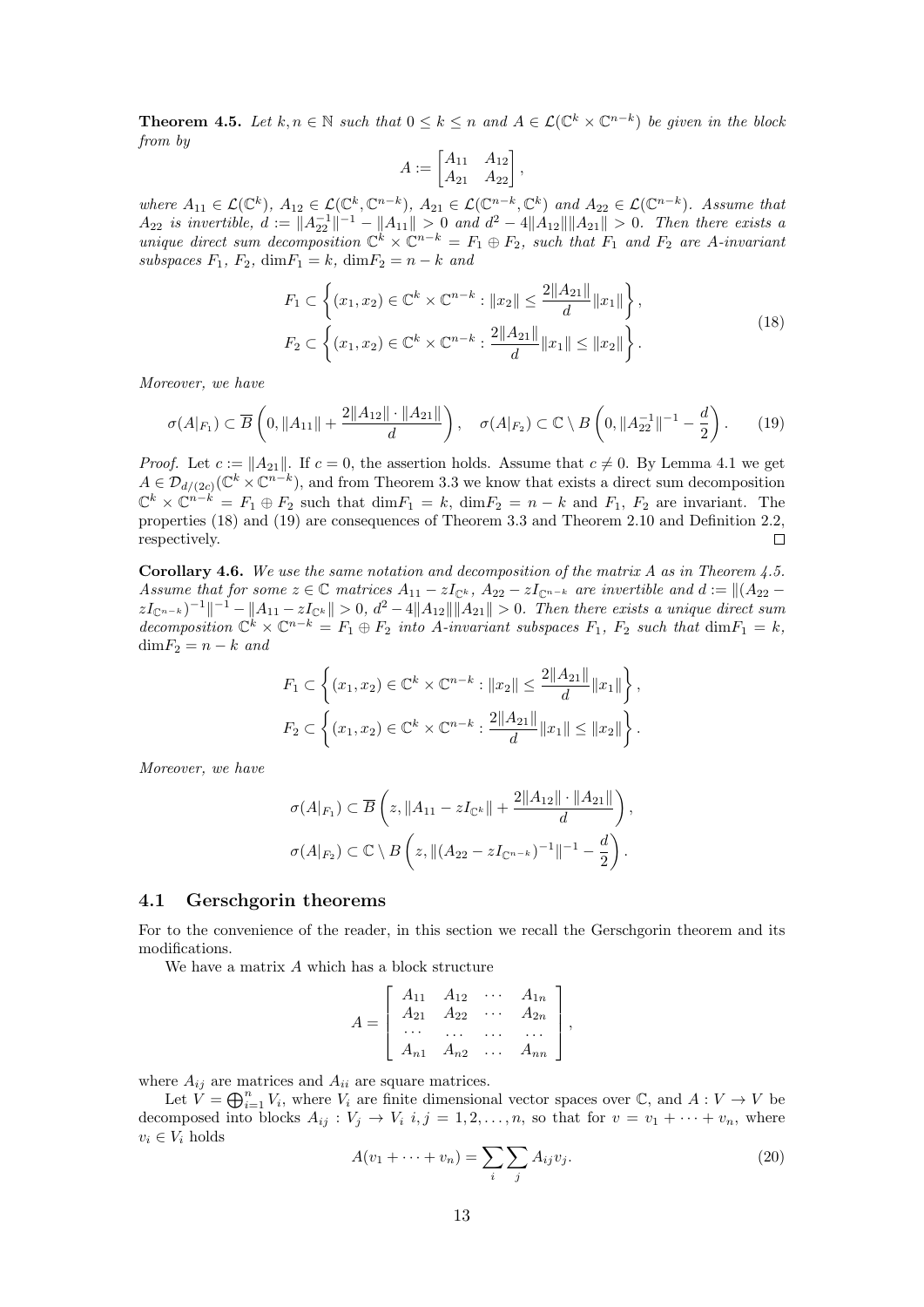We define Gerschgorin disks  $G_i(A)$  for the block matrix A by

$$
R_i(A) = \sum_{j,j \neq i} ||A_{ij}||,
$$
  
\n
$$
G_i(A) = \{ \lambda \in \mathbb{C} : A_{ii} - \lambda I_i \text{ exists and } ||(A_{ii} - \lambda I_i)^{-1}||^{-1} \leq R_i(A) \}, \quad i = 1, ..., n,
$$

where  $I_{V_i}$  is an identity map on  $V_i$ . If A is known from the context, then we will usually drop A and write just  $R_i$  and  $G_i$ . Similarly, we write I instead of  $I_{V_i}$ .

Theorem below we present the generalizations of Gershgorin Theorems due to Feingold and Varga [\[2\]](#page-22-2).

<span id="page-13-0"></span>**Theorem 4.7.**  $\lbrack 2, Theorem 2 \rbrack$ 

$$
\sigma(A) \subset \bigcup_{i=1}^n G_i.
$$

<span id="page-13-1"></span>**Theorem 4.8.** [\[2,](#page-22-2) Theorem 4] Assume that  $J \subset \{1, \ldots, n\}$  is such that

$$
\left(\bigcup_{j\in J} G_j\right) \cap \left(\bigcup_{j\notin J} G_j\right) = \emptyset.
$$

Then the number of eigenvalues of A (counting with multiplicities) contained in  $\Big( \bigcup$  $\bigcup_{j\in J} G_j$  $\setminus$ is equal to  $\Sigma$  $\sum_{j\in J} dim V_j$ .

Now we give a theorem about the location of the eigenvectors based on the Wilkinson argument [\[8\]](#page-22-3).

<span id="page-13-2"></span>**Theorem 4.9.** Assume that for some  $j \in \{1, \ldots, n\}$ 

$$
G_j \cap G_k = \emptyset, \quad \text{for } k = 1, 2, \dots, n, \ k \neq j.
$$

Then if  $v = (v_1 + \cdots + v_n)$  is an eigenvector corresponding to  $\lambda \in G_j$ , then  $||v_k|| \le ||v_j||$  for  $k=1,\ldots,n$ .

*Proof.* To show that  $||v_k|| \le ||v_j||$  we will reason by the contradiction. Assume that for some  $i \neq 0$  holds  $||v_i|| \geq ||v_k||$  for  $k = 1, ..., n$  and  $||v_i|| > ||v_j||$ . We will apply the basic argument from the generalized Gerschgorin theorem (Theorem [4.7\)](#page-13-0) to prove that  $\lambda \in G_i$ . This will lead to a contradiction, because  $\lambda \in G_j$ , hence  $\lambda \in G_j \cap G_i \neq \emptyset$ .

We have

$$
\lambda v_i = A_{ii} v_i + \sum_{k \neq i} A_{ik} v_k
$$
  

$$
(\lambda I - A_{ii}) v_i = \sum_{k \neq i} A_{ik} v_k
$$
  

$$
\|(\lambda I - A_{ii})^{-1}\|^{-1} \|v_i\| \leq \sum_{k \neq i} \|A_{ik}\| \|v_k\|
$$
  

$$
\|(\lambda I - A_{ii})^{-1}\|^{-1} \leq \sum_{k \neq i} \|A_{ik}\| \frac{\|v_k\|}{\|v_i\|} \leq \sum_{k \neq i} \|A_{ik}\|
$$

hence  $\lambda \in G_i$ . We obtained the contradiction. This finishes the proof.

 $\Box$ 

One of the easiest ways to improve the estimation of the eigenvalues from the Gerschgorin theorem is through the scaling the basis of our domain. This approach is well known and can be found in the original article of Gerschgorin [\[3\]](#page-22-8).

Assume, that we have matrix  $A \in \mathbb{C}^{n \times n}$  and let  $\mathsf{x} = (x_1, \ldots, x_n)^T \in \mathbb{R}^n$  such that  $x_i > 0$ for all  $i \in \{1, \ldots, n\}$ . With this vector x we define the matrix  $X \in \mathbb{R}^{n \times n}$  with the elements of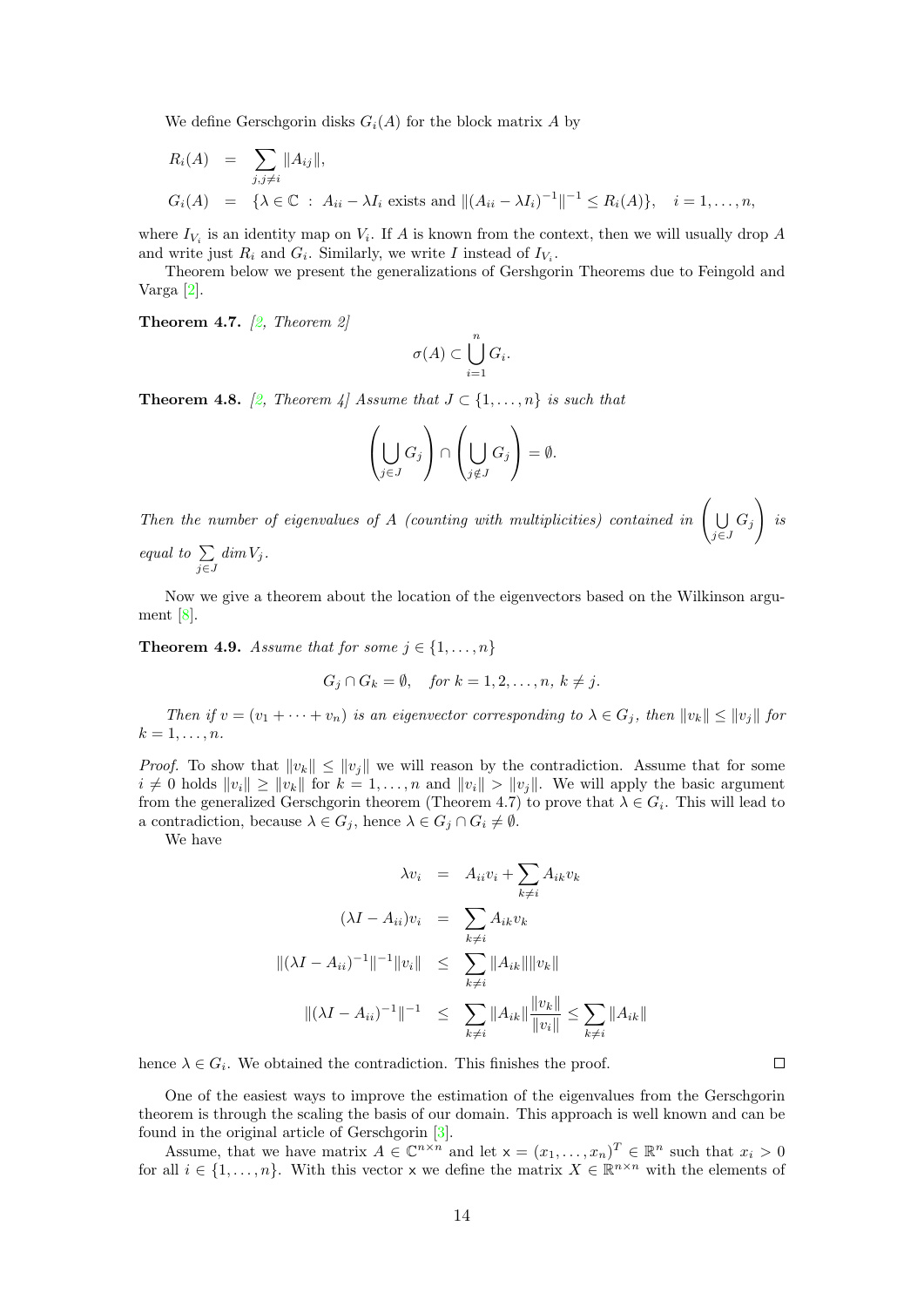$x$  on the leading diagonal, and 0 elsewhere. Note, that the matrix  $X$  is nonsingular and matrix  $X^{-1}AX$  is similar to A therefore  $\sigma(X^{-1}AX) = \sigma(A)$ . If  $A = [a_{ij}]_{1 \le i,j \le n}$ , then

$$
X^{-1}AX = \left[\frac{a_{ij}x_j}{x_i}\right]_{1\le i,j\le n}
$$

and

$$
G_i = \overline{B}\left(a_{ii}, \sum_{j \neq i} \frac{|a_{ij}| x_j}{x_i}\right) \quad \text{ for } i = 1, \dots, n.
$$

#### 4.2 Example

In the following example we consider a matrix with multi-dimensional block for which we estimate eigenspaces.

<span id="page-14-1"></span>**Example 4.10.** Consider the matrix  $A \in \mathcal{L}(\mathbb{C}^2 \times \mathbb{C}^2)$  be given by

$$
A = \begin{bmatrix} A_{11} & A_{12} \\ A_{21} & A_{22} \end{bmatrix} = \begin{bmatrix} 0. & 0.15 & 0.11 & 0.02 \\ 0.2 & 0. & 0.1 & 0.05 \\ 0.01 & 0.025 & 0. & 1.5 \\ 0.15 & 0.05 & 1. & 0. \end{bmatrix}
$$

.

We have  $||A_{11}||_{\infty} = 0.2$ ,  $||A_{12}||_{\infty} = 0.15$ ,  $||A_{21}||_{\infty} = 0.2$ . From Theorem [4.5](#page-12-2)  $(d = ||(A_{22}^{-1}||_{\infty}^{-1} - A_{22}^{-1}||_{\infty}^{-1}))$  $||A_{11}||_{\infty} = 1 - 0.2 = 0.8 > 0$  and  $d^2 - 4||A_{12}||_{\infty}||A_{21}||_{\infty} = 0.52 > 0$  we know that there exist eigenspaces  $F_1$  and  $F_2$ , which satisfy

$$
F_1 \subset \{(x_1, x_2) \in \mathbb{C}^2 \times \mathbb{C}^2 : ||x_2|| \le 0.5||x_1||\},\
$$
  

$$
F_2 \subset \{(x_1, x_2) \in \mathbb{C}^2 \times \mathbb{C}^2 : ||x_1|| \le 2||x_2||\}.
$$

and  $\sigma(A_{F_1}) \subset \overline{B}(0, 0.275), \sigma(A_{F_2}) \subset \mathbb{C} \setminus B(0, 0.6)$  (see Figure [3b\)](#page-14-0).



<span id="page-14-0"></span>Figure 3: Gerschgorin and our circles with approximate eigenvalues in Example [4.10.](#page-14-1)

Observe that when using the Gerschgorin theorem with one-dimensional blocks with scalings, as described at the end of Section [4.1,](#page-12-3) we will not be able to separate the spectrum of A, because the centers of Gerschgorin circles are located at zero.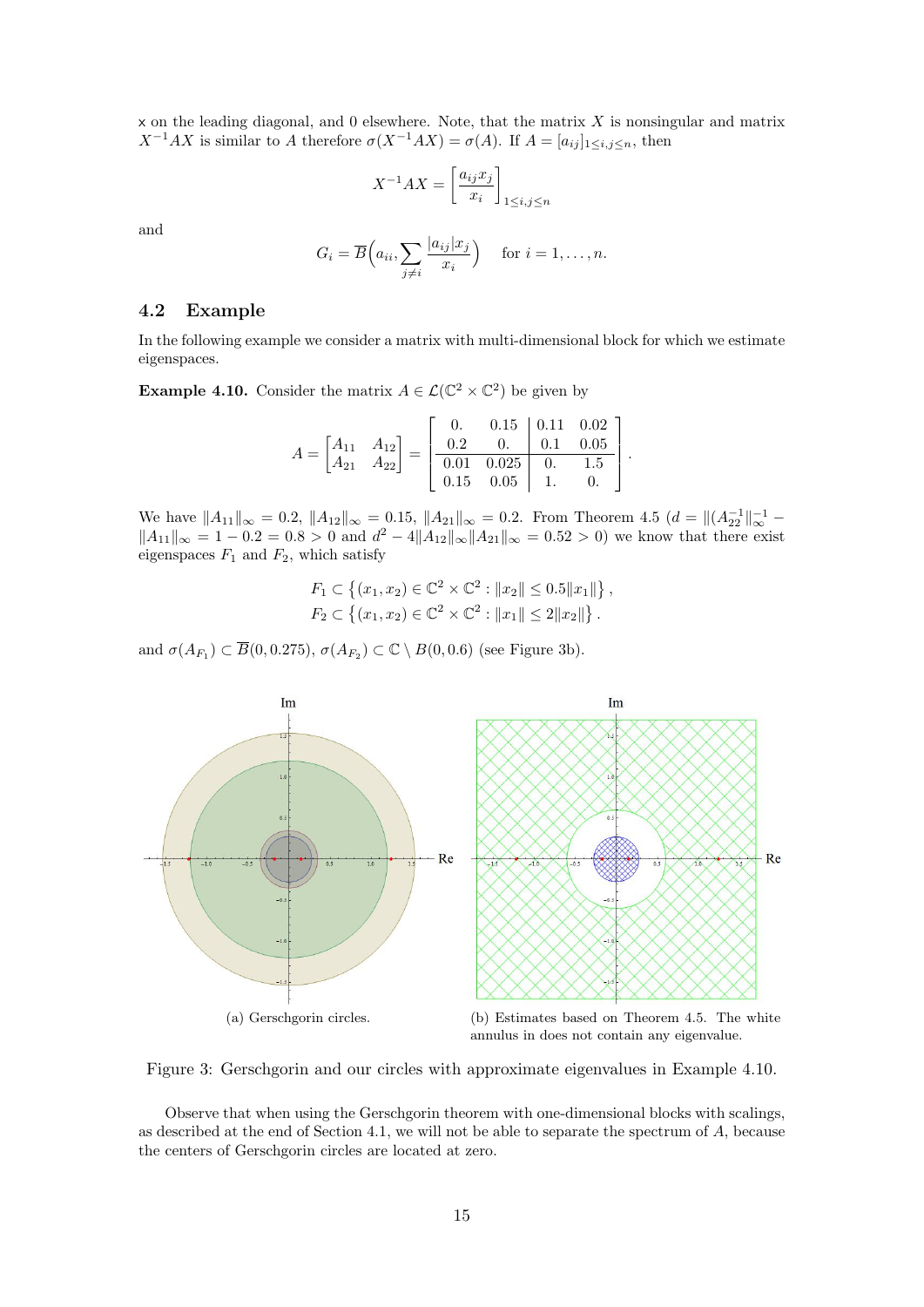Now we discuss what happens when we use the generalized Gerschgorin theorems from [\[2\]](#page-22-2). First rescale the matrix A by  $X = \begin{bmatrix} 2 & 0 \\ 0 & I \end{bmatrix}$  $0 \quad I$  (we take the same rescaling as in our method, see Remark [4.2\)](#page-10-3) to get

$$
\tilde{A} = X^{-1}AX = \begin{bmatrix} A_{11} & \frac{1}{2}A_{12} \\ 2A_{21} & A_{22} \end{bmatrix}.
$$

We use the Theorems [4.7](#page-13-0) and [4.8](#page-13-1) applied to the above block decomposition, and obtain the generalized Gerschgorin disks:

$$
G_1(\tilde{A}) = \left\{ \lambda \in \mathbb{C} : || (A_{11} - \lambda I)^{-1} ||_{\infty}^{-1} \le \frac{1}{2} || A_{12} ||_{\infty} \right\},
$$
  
\n
$$
G_2(\tilde{A}) = \left\{ \lambda \in \mathbb{C} : || (A_{22} - \lambda I)^{-1} ||_{\infty}^{-1} \le 2 || A_{21} ||_{\infty} \right\}.
$$

We want to show that  $G_1(\tilde{A}) \cap G_2(\tilde{A}) = \emptyset$ . Let us we check that  $G_1(\tilde{A}) \subset \overline{B}(0, 0.25)$ . We have

$$
(A_{11} - \lambda I)^{-1} = \frac{1}{\lambda^2 - 0.03} \begin{bmatrix} -\lambda & -0.15 \\ -0.2 & -\lambda \end{bmatrix},
$$

so we get

$$
||(A_{11} - \lambda I)^{-1}||_{\infty}^{-1} = \frac{|\lambda^2 - 0.03|}{0.2 + |\lambda|}.
$$

For  $\lambda \in G_1(\tilde{A}) \subset \mathbb{C}$  we have

$$
\frac{|\lambda^2 - 0.03|}{0.2 + |\lambda|} \le 0.075.
$$

Performing simple mathematical operations and changing the coordinate system to the polar one we obtain

 $40000r^4 - 15r(160r\cos(2q) + 15r + 6) + 27 \leq 0$ ,  $r = |\lambda| \in [0, \infty)$ ,  $\varphi \in [0, 2\pi)$ .

Solving the above inequality we get

$$
\sup r = \frac{3}{80} \left( 1 + \sqrt{33} \right) < \frac{21}{80}.
$$

This means that  $G_1(\tilde{A}) \subset \overline{B}(0, 21/80)$ . Now we show that  $\lambda \notin G_2(\tilde{A})$  for an arbitrary  $\lambda \in$  $\overline{B}(0, 21/80)$ .

Indeed we have

$$
(A_{22} - \lambda I)^{-1} = \frac{1}{\lambda^2 - 1.5} \begin{bmatrix} -\lambda & -1.5 \\ -1 & -\lambda \end{bmatrix}.
$$

It is easy to see that for  $\lambda \in \overline{B}(0, 21/80)$  we have

$$
\|(A_{22} - \lambda I)^{-1}\|_{\infty} < \frac{\frac{3}{2} + \frac{21}{80}}{\frac{3}{2} - \left(\frac{21}{80}\right)^2} = \frac{3760}{3053}.
$$

Hence

$$
\|(A_{22} - \lambda I)^{-1}\|_{\infty}^{-1} > \frac{3053}{3760} > \frac{80}{100}, \qquad \lambda \in G_1(\tilde{A}) \subset \overline{B}(0, 21/80).
$$

Finally, we get  $G_1(\tilde{A}) \cap G_2(\tilde{A}) = \emptyset$  (see Figure [4\)](#page-16-1) and therefore we obtain from Theorem [4.7](#page-13-0) and [4.8](#page-13-1) that two eigenvalues belong to  $G_1(\tilde{A})$  while the remaining two eigenvalues are inside  $G_2(A)$ . As one can see, we get better estimation for eigenvalues close to 0 from generalized Gerschgorin theorem with scaling  $r = 2$ , than from Theorem [4.5](#page-12-2) but by generalized Gerschgorin theorem we can not get eigenspaces.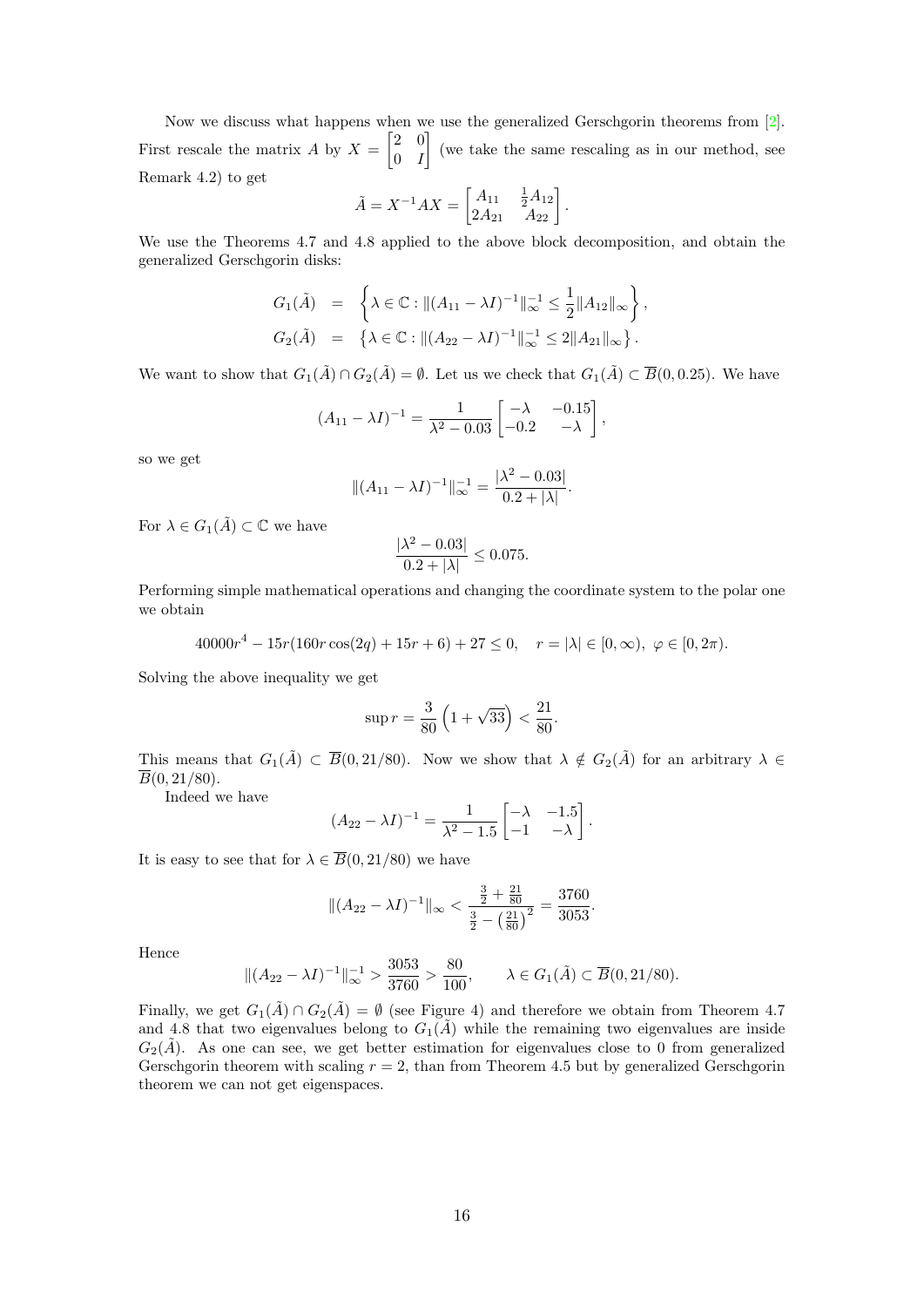<span id="page-16-1"></span>

Figure 4: Generalized Gerschgorin circles:  $G_1(\tilde{A})$  – greater circles and  $G_2(\tilde{A})$  – smaller ones in Example [4.10](#page-14-1) (compare Fig. [3b\)](#page-14-0).

# <span id="page-16-0"></span>5 Comparisons in the case of the isolated Gerschgorin disk

In this section we compare our method of cones with the Gerschgorin theorem with rescaling of the basis, when trying to estimate an eigenvalue in an isolated Gerschgorin disk and corresponding eigenvector. Throughout this section we will use the  $\|\cdot\|_{\infty}$  norm.

### 5.1 The isolation of first Gerschgorin disk implies that the matrix  $A$  $a_{11}I$  is dominating

When applying Theorem [4.8](#page-13-1) with the splitting  $\mathbb{C}\oplus \mathbb{C}^{n-1}$  we will have two generalized Gerschgorin disks

$$
G_1(A) = \overline{B}(a_{11}, \|A_{12}\|_{\infty}) = \overline{B}(a_{11}, \sum_{j \neq 1} |a_{1j}|),
$$
  
\n
$$
G_2(A) = \{ \lambda \in \mathbb{C} : \| (A_{22} - \lambda I)^{-1} \|_{\infty}^{-1} \le \max_{j=2,\dots,n} |a_{j1}| \}.
$$

Now we develop computable bounds for  $G_2(A)$ .

<span id="page-16-3"></span>**Lemma 5.1.** Let  $A = [a_{ij}] \in \mathbb{C}^{n \times n}$ . Then

<span id="page-16-2"></span>
$$
\min_{i}(|a_{ii}| - \sum_{j \neq i} |a_{ij}|) \leq \sup \{ \lambda \in \mathbb{R} \mid \forall x \in \mathbb{C}^n \quad ||Ax||_{\infty} \geq \lambda ||x||_{\infty} \}.
$$
\n(21)

If A is invertible, then

$$
\min_{i}(|a_{ii}| - \sum_{j \neq i} |a_{ij}|) \leq \frac{1}{\|A^{-1}\|_{\infty}}.
$$
\n(22)

Proof. Let

$$
S := \min_{i}(|a_{ii}| - \sum_{j \neq i} |a_{ij}|). \tag{23}
$$

Let us take any  $x \in \mathbb{C}^n$ , such that  $||x|| = 1$ . Let i be such that  $|x_i| = 1$ . We have

$$
|(Ax)_i| \ge (|a_{ii}||x_i| - \sum_{j \ne i} |a_{ij}| \cdot |x_j|) \ge (|a_{ii}| - \sum_{j \ne i} |a_{ij}|) \ge S > 0.
$$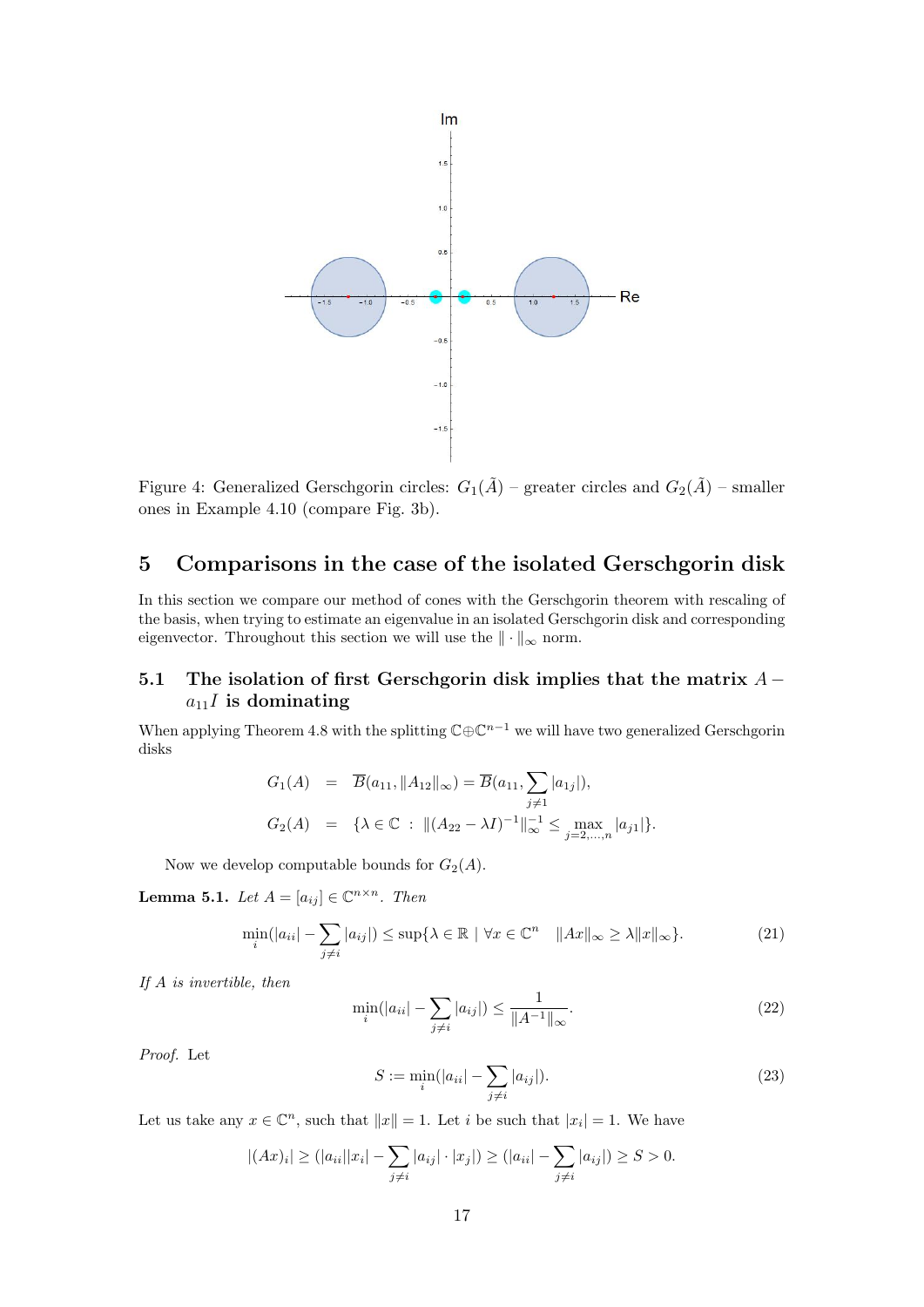Hence

$$
||Ax|| \geq S.
$$

This establishes [\(21\)](#page-16-2)

For the second part observe that, if A is invertible, then

$$
\sup\{\lambda \in \mathbb{R} \mid \forall x \in \mathbb{C}^n \quad \|Ax\|_{\infty} \ge \lambda \|x\|_{\infty}\} = \frac{1}{\|A^{-1}\|_{\infty}}.\tag{24}
$$

 $\Box$ 

From Lemma [5.1](#page-16-3) it follows that

$$
G_2(A) \subset \{ \lambda \in \mathbb{C} \mid \min_{i=2,\dots,n} (|a_{ii} - \lambda| - \sum_{j \neq 1,i} |a_{ij}|) \le \max_{j=2,\dots,n} |a_{j1}| \}
$$
  
=  $\{ \lambda \in \mathbb{C} \mid \exists i = 2,\dots,n |a_{ii} - \lambda| \le \sum_{j \neq 1,i} |a_{ij}| + \max_{j=2,\dots,n} |a_{j1}| \}.$ 

So we see that  $G_1(A) \cap G_2(A) = \emptyset$  if the following condition holds

<span id="page-17-1"></span>
$$
|a_{11} - a_{ii}| > \sum_{j \neq 1} |a_{1j}| + \sum_{j \neq 1, i} |a_{ij}| + \max_{j=2,\dots,n} |a_{j1}| \quad \text{for all } i = 2,\dots,n.
$$
 (25)

If we will use the classical Gerschgorin theorem, i.e. blocks are one-dimensional, then to have  $G_1 \cap G_i = \emptyset$  for

<span id="page-17-2"></span>
$$
|a_{11} - a_{ii}| > R_1 + R_i = \sum_{j \neq 1} |a_{1j}| + \sum_{j \neq i} |a_{ij}| \quad \text{for all } i = 2, ..., n.
$$
 (26)

Observe that in both cases we have the same Gerschgorin disk  $G_1$ , so the bound for the first eigenvalue will be the same, provided we have empty intersections with other disks. Observe that  $(25)$  implies  $(26)$ .

Now we show one of the main results of this paper, which states that if a matrix  $A = [a_{ij}]$  has an isolated Gerschgorin disk  $G_1$ , then  $A-a_{11}I$  is dominating (relative to the splitting  $\mathbb{C}\times\mathbb{C}^{n-1}$ ) and under very mild assumptions the bound obtained from the method of cones is better that the one from the Gershgorin theorem.

<span id="page-17-0"></span>**Theorem 5.2.** Let  $A \in \mathbb{C}^{n \times n}$  be given by the formula

$$
A = \begin{bmatrix} a_{11} & a_{12} & \dots & a_{1n} \\ a_{21} & a_{22} & \dots & a_{2n} \\ \vdots & \vdots & \ddots & \vdots \\ a_{n1} & a_{n2} & \dots & a_{nn} \end{bmatrix} = \begin{bmatrix} A_{11} & A_{12} \\ A_{21} & A_{22} \end{bmatrix}.
$$

Assume that the matrix A satisfies inequality [\(26\)](#page-17-2). Then the matrix  $A - a_{11}I$  is dominating. Moreover, we have

$$
\langle A - a_{11}I \langle \leq \sum_{j \neq 1} |a_{1j}| < \langle A - a_{11}I \rangle.
$$

and if  $\Sigma$  $\sum_{j\neq 1} |a_{1j}| > 0$ , then

$$
\lambda - a_{11}I \langle \langle \sum_{j \neq 1} |a_{1j}|.
$$

*Proof.* Without any loss of the generality we can assume that  $a_{11} = 0$ . Let us denote  $V =$  $\mathbb{C}\oplus\mathbb{C}^{n-1}$ 

In order to estimate  $\lambda$ A we will first find a bound for the set Z of x, such that  $Ax \in V$ . Then we will compute  $\mathcal{A}$  on Z.

Let

<span id="page-17-3"></span>
$$
\delta_k = |a_{kk}| - \sum_{j \neq k} |a_{kj}| - \sum_{j \neq 1} |a_{1j}|.
$$
 (27)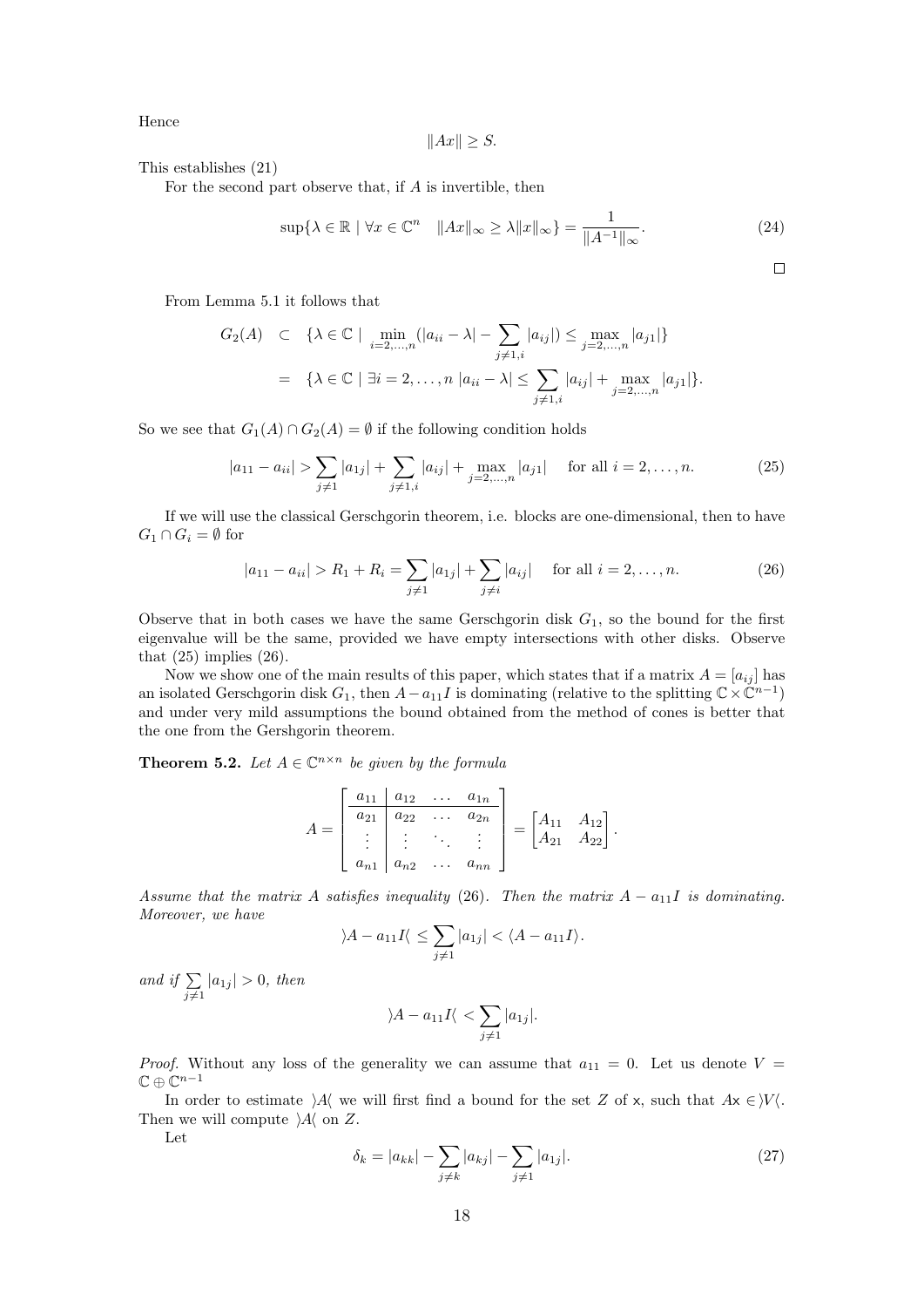From our assumptions it follows that

$$
\delta = \min_{k=2,\dots,n} \delta_k > 0.
$$

Let  $\epsilon > 0$  be such that

<span id="page-18-0"></span>
$$
\epsilon |a_{k1}| < \delta_k, \quad k = 2, \dots, n. \tag{28}
$$

Assume now that  $x = (x_1, x_2)$  such that  $|x_1| \leq (1 + \epsilon) ||x_2||_{\infty}$ . We will show that  $Ax \notin V \setminus V$ . We can assume that  $||x_2||_{\infty} = 1$  and  $|x_k| = 1$ . Then we have

$$
|(Ax)_k| \ge |a_{kk}| - \sum_{j \notin \{1,k\}} |a_{kj}| - (1+\epsilon)|a_{k1}| = |a_{kk}| - \sum_{j \ne k} |a_{kj}| - \epsilon |a_{k1}|
$$
  

$$
\stackrel{by (27)}{=} \sum_{j \ne 1} |a_{1j}| + \delta_k - \epsilon |a_{k1}| \stackrel{by (28)}{>} \sum_{j \ne 1} |a_{1j}| \ge ||A_{12}x_2|| = ||(Ax)_1||_{\infty}.
$$

Hence  $Ax \notin V$ .

Therefore, if  $Ax \in V\langle$ , then  $|x_1| > (1 + \epsilon) ||x_2||_{\infty}$ . In particular, we obtain

<span id="page-18-1"></span>if  $Ax \in V$ , then  $|||x|| = |x_1| > (1 + \epsilon) ||x_2||_\infty$ . (29)

Now we are ready to estimate  $\lambda A$ . Let  $x = (x_1, x_2)$  is such that  $Ax \in V$ , then

$$
|||Ax||| = ||A_{12}x_2||_{\infty} \le ||A_{12}||_{\infty} \cdot ||x_2||_{\infty}
$$
  

$$
\overset{by (29)}{\leq} ||A_{12}||_{\infty} \frac{||x||}{1+\epsilon} = \frac{1}{1+\epsilon} \sum_{j \neq 1} |a_{1j}| |||x|||.
$$

Hence  $\lambda A \leq \sum$  $\sum_{j\neq 1} |a_{1j}|$ , but if  $\sum_{j\neq 1} |a_{1j}| > 0$ , then  $\forall A \langle \langle \sum_{j\neq 1}$  $\sum_{j\neq 1} |a_{1j}|.$ 

Now we estimate  $\langle A \rangle$ . We will use Lemma [2.4.](#page-5-8) Let's take arbitrary  $x = (x_1, x_2)$  such that  $\|x_2\|_{\infty} = 1$  and  $|x_1| \leq 1$ . Let  $k = 2, \ldots, n$  be such that  $|x_k| = 1$ . From [\(26\)](#page-17-2) we obtain

$$
|(Ax)_k| \ge |a_{kk}| - \sum_{j \ne k} |a_{kj}| \stackrel{by (26)}{\ge} \sum_{j \ne 1} |a_{1j}|.
$$

Hence  $||Ax||_{\infty} > \sum$  $\sum_{j\neq 1} |a_{1j}|$ . Therefore we have shown that

$$
\langle A \rangle > \sum_{j \neq 1} |a_{1j}|.
$$

**Remark 5.3.** Observe that from Theorem [5.2](#page-17-0) we know that our method of cones(*i.e.* Theorem [3.3\)](#page-9-0) can be used for all matrices which have an isolated Gerschgorin disk. Moreover, we obtain

$$
|\lambda - a_{11}| \leq \lambda - a_{11}I \leq \frac{1}{1+\epsilon}R_1 = \frac{1}{1+\epsilon}\sum_{j\neq 1}|a_{1j}|.
$$

This means that, if  $R_1$  (the radius of the first Gerschogorin disk) is nonzero, then the estimate of the first eigenvalue from our method based on cones is better than the one obtained from the Gerschgorin theorem. This is also valid for all possible rescalings in the application of the Gerschogorin theorem, we should apply the same scaling in the method of cones.

#### 5.2 Comparison of Theorem [4.3](#page-11-0) with the Gerschgorin theorems

In the proof of Theorem [4.3](#page-11-0) we applied Theorem [3.3](#page-9-0) to the matrix  $A - a_{11}I$  to estimate the size of the eigenvalue,  $\lambda_1$ , close to 0. We looked for possibly large parameter r, such that  $A - a_{11}I$  is r-dominating and then we obtain

$$
|a_{11}-\lambda_1|\leq\rangle A\langle r\leq\frac{\|A_{12}\|}{r}.
$$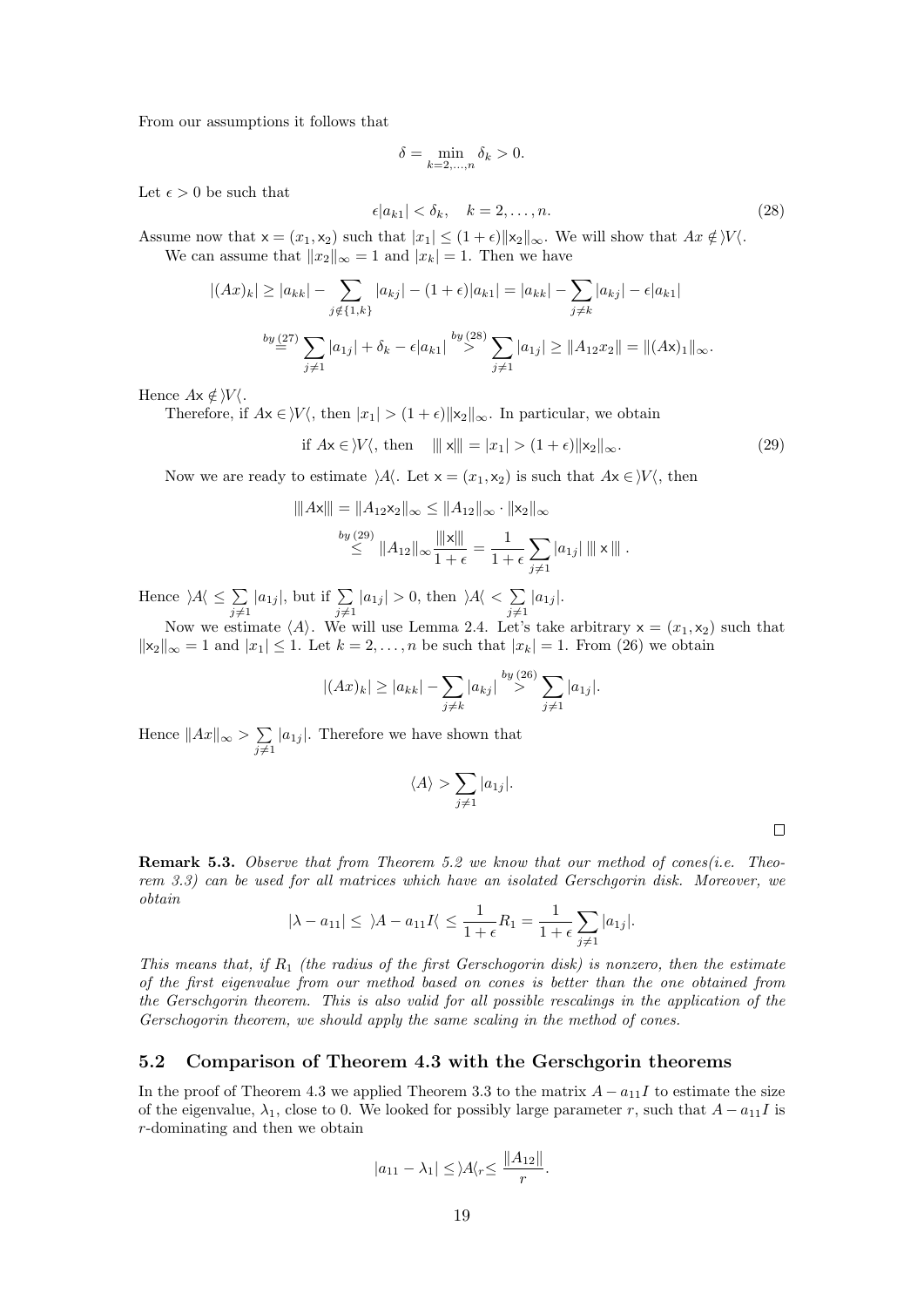This is exactly  $G_1$  obtained from the Gerschgorin theorem for  $\tilde{A}_r$ .

The optimization with respect of r performed in the proof of the Theorem [4.3](#page-11-0) to obtain the formula can be also repeated by suitable rescaling using the original Gerschgorin theorem as long  $G_1(\tilde{A}_r)$  is disjoint from other Gerschgorin disks for  $\tilde{A}_r$ . Therefore both approaches differ only with the range of r's over which the optimization can be performed. In fact we are only interested in the upper bound for  $r$  in both methods.

Let  $(1, \delta_2, \ldots, \delta_n)$  be the eigenvector corresponding to  $\lambda_1$ . We obtain from Theorem [3.2](#page-7-3) the bound  $1 \geq r \|(\delta_2, \ldots, \delta_n\|)$ , while from Theorem [4.9](#page-13-2) applied to A after returning to the original base we have  $|\delta_i| \leq 1/r$ . Hence the result is the same for the method based on cones and the Gerschgorin Theorem.

The example below demonstrates that it is possible to use the Gerschgorin theorem to isolate and estimate the eigenvector and eigenvalue, while assumptions of Theorem [4.3](#page-11-0) and also assumptions of the generalized Gerschgorin Theorems [4.7](#page-13-0) and [4.8](#page-13-1) are not satisfied. This appears to contradict Theorem [5.2,](#page-17-0) but it does not, because in the proof Theorem [4.3](#page-11-0) we used an expression for  $\mathcal{A}$  from Lemma [2.10,](#page-6-3) which turns out to be an overestimation, see also Example [2.12.](#page-7-4) By Theorem [5.2](#page-17-0) we know that the considered matrix is dominating, hence we can estimate the eigenpair using Theorem [3.3,](#page-9-0) see Example [5.5.](#page-20-1)

<span id="page-19-0"></span>**Example 5.4.** Let  $A \in \mathcal{L}(\mathbb{C} \times \mathbb{C}^2)$  be given by the formula

$$
A = \begin{bmatrix} A_{11} & A_{12} \\ A_{21} & A_{22} \end{bmatrix} = \begin{bmatrix} 0 & 1 & 0 \\ 0.5 & 2 & 0 \\ 50 & 0 & 100 \end{bmatrix}.
$$

The classical Gerschgorin disks are

$$
G_1 = \overline{B}(0,1), \quad G_2 = \overline{B}(2,0.5), \quad G_3 = \overline{B}(100,50).
$$

It is clear that they are mutually disjoint, hence from the Gerschgorin theorem there exists an eigenvalue  $\lambda$ ,  $|\lambda| \leq 1$ .

Now, we look at our Theorem [4.3](#page-11-0) to estimate the eigenvalue close to 0. We have  $A_{11} = 0$ and

$$
||A_{12}||_{\infty} = 1, \quad ||A_{21}||_{\infty} = 50, \quad ||(A_{22} - A_{11} \cdot I)^{-1}||_{\infty} = 0.5, ||(A_{22} - A_{11} \cdot I)^{-1}||_{\infty}^{-2} - 4||A_{12}|| \cdot ||A_{21}||_{\infty} = 4 - 200 < 0.
$$

Therefore assumptions of Theorem [4.3](#page-11-0) are not satisfied.

Observe that also assumptions of the generalized Gerschgorin Theorems [4.7](#page-13-0) and [4.8](#page-13-1) for the decomposition given above are not satisfied. Our generalized Gerschgorin disks are

$$
G_1(A) = \overline{B}(0,1),
$$
  
\n
$$
G_2(A) = {\lambda : \| (A_{22} - \lambda I)^{-1} \|_{\infty}^{-1} \le 50 }.
$$

We have

$$
(A_{22} - \lambda I)^{-1} = \frac{1}{(100 - \lambda)(2 - \lambda)} \begin{bmatrix} 100 - \lambda & 0 \\ 0 & 2 - \lambda \end{bmatrix},
$$

hence

$$
||(A_{22} - \lambda I)^{-1}||_{\infty}^{-1} = \min(|2 - \lambda|, |100 - \lambda|).
$$

It is easy to see that  $G_1(A) \cap G_2(A) \neq \emptyset$ , therefore we cannot use these theorems.

Rescaling: When applying our method based on cones we should look for the largest r such that  $\tilde{A}_r$  is 1-dominating and when using the Gerschgorin theorem we look for r such that  $G_1(\tilde{A}_r)$ have empty intersection with others Gerschgorin circles for  $\tilde{A}_r$ .

For the Gerschorin disks we need to have the following inequalities

$$
\frac{1}{r} < 2 - r/2, \quad \frac{1}{r} < 100 - 50r.
$$

We obtain sup  $r = 1 + \sqrt{\frac{49}{50}} \approx 2$ . Hence we obtain bound  $|\lambda| \leq \approx 1/2$ .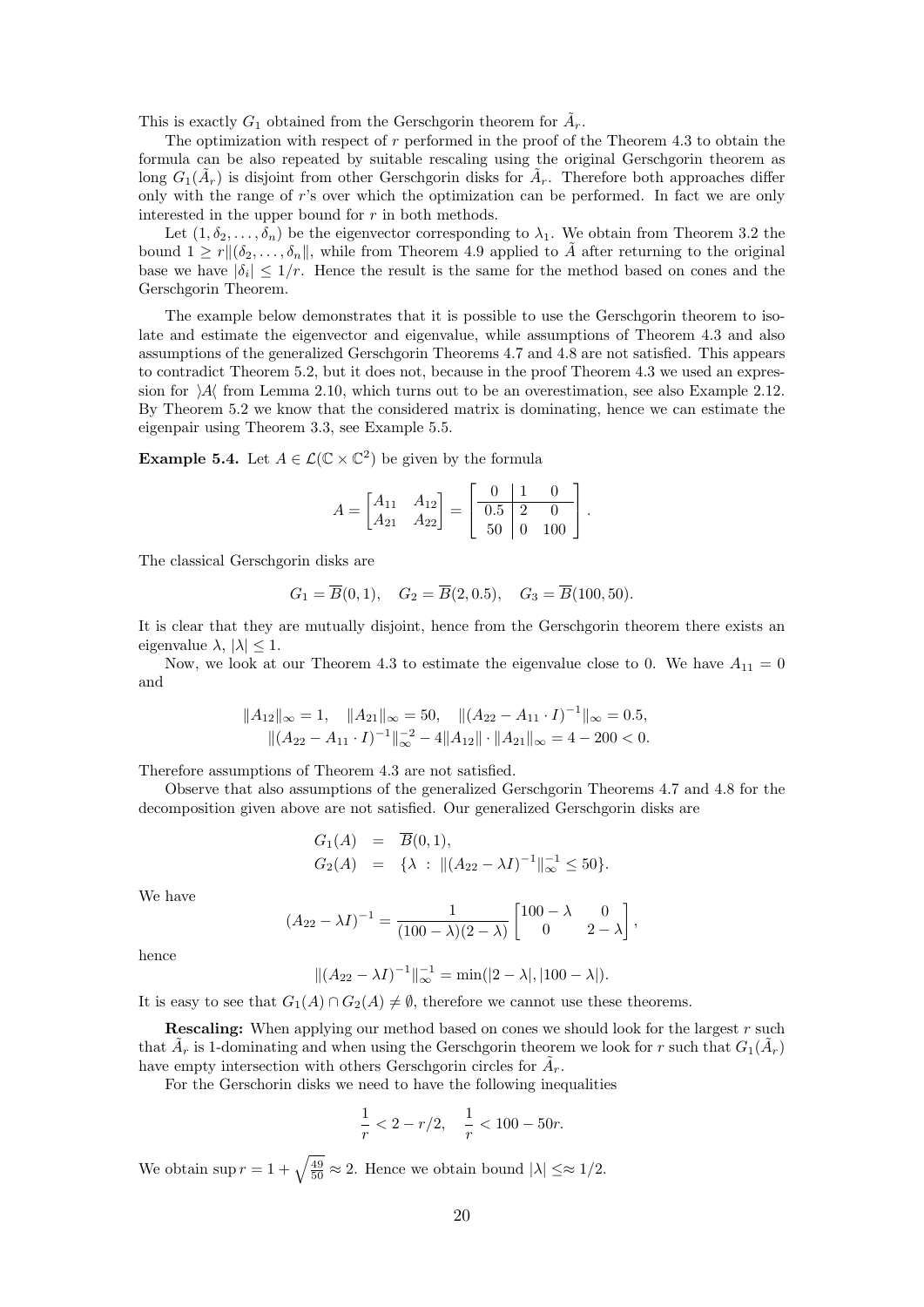For the approach based on cones we need to find largest r, such that  $\tilde{A}_r$  is 1-dominating. Using Theorem [2.10](#page-6-3) we obtain the following condition

$$
\frac{1}{r}||A_{12}|| = \frac{1}{r} < ||A_{22}^{-1}||^{-1} - r||A_{21}|| = 2 - 50r.
$$

Easy computations show that no such  $r$  exists in this case. Similar effect we get if we use the generalized Gerschgorin theorem.

In the following example we show that despite the fact that the matrix A from Example [5.4](#page-19-0) does not satisfy the assumptions of Theorem [4.3,](#page-11-0) we can use our method of cones (we apply Theorem [3.3\)](#page-9-0) to estimate the eigenvalue close to zero.

<span id="page-20-1"></span>**Example 5.5.** Recall that  $A \in \mathcal{L}(\mathbb{C} \times \mathbb{C}^2)$  of Example [5.4](#page-19-0) was given by the formula

$$
A = \begin{bmatrix} 0 & 1 & 0 \\ 0.5 & 2 & 0 \\ 50 & 0 & 100 \end{bmatrix}.
$$

From Theorem [5.2](#page-17-0) we know that the matrix  $A$  is dominating, so we can estimate the eigenvalue  $\lambda$  close to zero by  $|\lambda| \leq$  A (see Theorem [3.3\)](#page-9-0). From Lemma [2.4](#page-5-8) we have

$$
\rangle A \langle = \frac{1}{\min\left( \|x\|_{\infty} \text{ for } x \in \mathbb{R}^3 \text{ such that } \|Ax\|_{>1} \le \|Ax\|_{\le 1} = 1 \right)},
$$

where  $||x||_{\leq k} := \max_{i \leq k} |x_i|$  and  $||x||_{> k} := \max_{i > k} |x_i|$  for  $x = (x_1, \dots, x_k, \dots, x_n) \in \mathbb{R}^n$ , see [\(6\)](#page-5-4).

The problem to calculate this constant comes down to solve simple optimization problem. We obtain

$$
\min\left(\|x\|_{\infty} \text{ for } x \in \mathbb{R}^3 \text{ such that } \|Ax\|_{>1} \le \|Ax\|_{\le 1} = 1\right) = 2.
$$

This minimum is realized in the points  $\left(-2, 1, \frac{99}{100}\right)^T$ ,  $\left(-2, 1, \frac{101}{100}\right)^T$ ,  $\left(2, -1, -\frac{101}{100}\right)^T$  and  $\left(2, -1, -\frac{99}{100}\right)^T$ . Hence  $A = \frac{1}{2}$ . By Theorem [3.3](#page-9-0) we get that eigenvalue close to zero satisfies

$$
|\lambda|\leq \rangle A\langle=\frac{1}{2}.
$$

The bound  $|\lambda| \leq \frac{1}{2}$  can be obtained also from the Gerschgorin theorem, see Example [5.4](#page-19-0) ('Rescaling'). Note that so far we did not improve the matrix A through the scaling  $X = \begin{bmatrix} r & 0 \\ 0 & I \end{bmatrix}$  $0 \quad I$ 1 for  $r \in (0,\infty)$ . From Theorem [5.2](#page-17-0) and again calculations from Example [5.4](#page-19-0) ('Rescaling') we know that our method work even if we rescale our matrix A by the matrix X for  $r < 1 + \sqrt{\frac{49}{50}}$ . For  $r = \frac{9}{5}$  we obtain  $|\lambda| \leq |\mathcal{A}| = \frac{9}{26} < \frac{1}{2}$ .

In the following two examples in view of the complicated mathematical calculations we will not try to apply the generalized Gerschgorin theorem (in both examples assumptions of Theorems [4.7](#page-13-0) and [4.9](#page-13-2) are satisfied). In the first example we construct a matrix such that the matrix  $A - a_{11}I$  will be 1-dominating, while there will be no isolation of the first Gerschgorin disk.

<span id="page-20-0"></span>**Example 5.6.** Let  $A \in \mathcal{L}(\mathbb{C} \times \mathbb{C}^2)$  be given by the formula

$$
A = \begin{bmatrix} A_{11} & A_{12} \\ A_{21} & A_{22} \end{bmatrix} = \begin{bmatrix} 0 & 0.75 & 0 \\ \frac{\epsilon_1}{\epsilon_2} & 1 & 0.5 \\ 0.5 & 100 \end{bmatrix},
$$

where  $\epsilon_1$ ,  $\epsilon_2$  are sufficiently small. Observe that  $G_1(A) \cap G_2(A) = \overline{B}(0, 0.75) \cap \overline{B}(1, 0.5 + \epsilon_1) \neq \emptyset$ , hence the Gerschgorin theorem does not give us that  $\lambda_1 \in G_1(A)$ .

It is easy to see that  $A - a_{11}I$  will be 1-dominating. Indeed from Theorem [2.10](#page-6-3) we have

$$
|A_{1} \le ||A_{12}|| = 3/4, \quad \langle A \rangle_{1} \ge ||A_{22}^{-1}||^{-1} - ||A_{21}|| \approx 1.
$$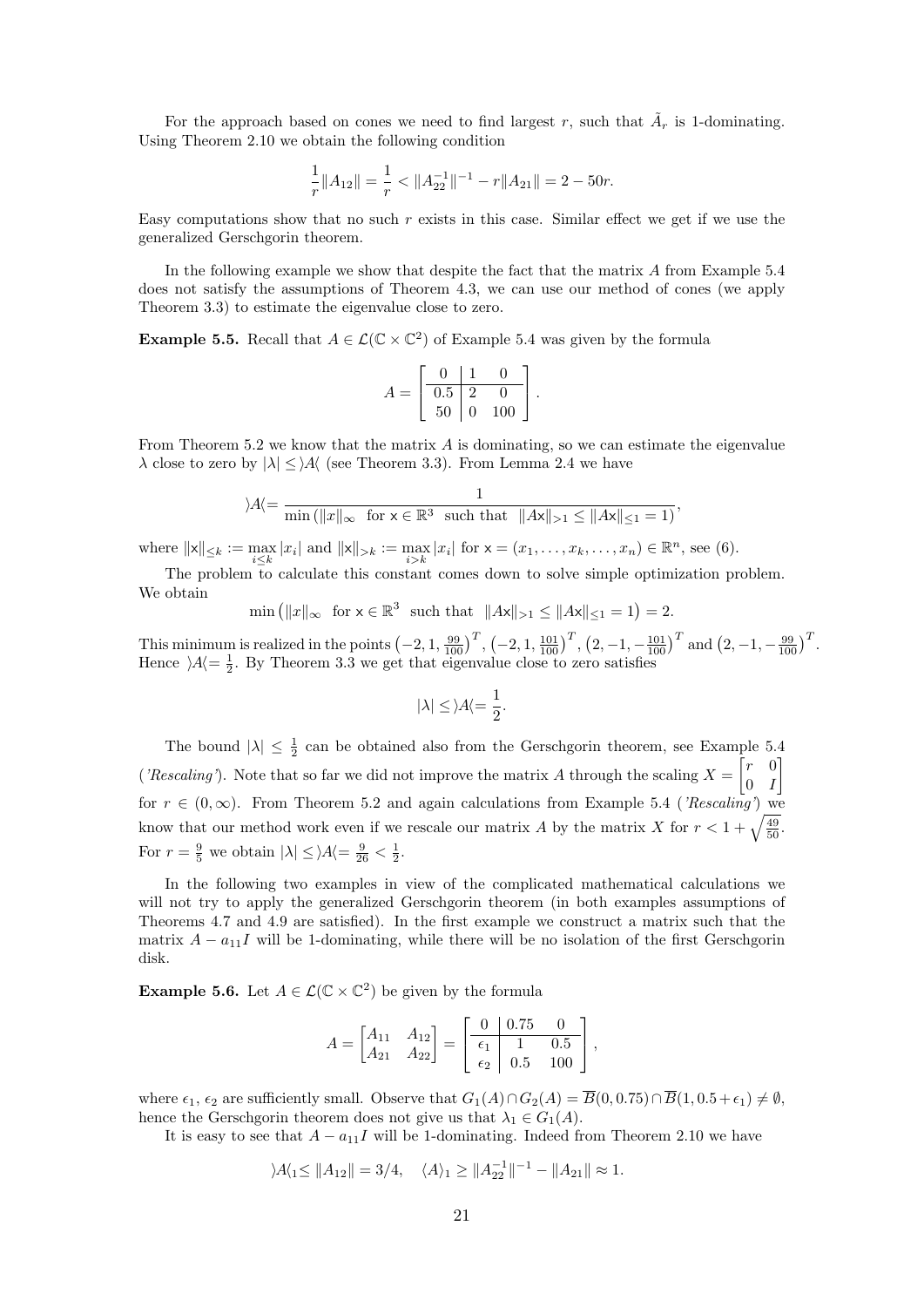Hence A is 1-dominating and Theorem [3.3](#page-9-0) implies that  $\lambda_1 \in G_1(A)$ .

**Rescaling:** We set  $\epsilon_1 = \epsilon_2 = 0.1$ . We optimize by rescaling by r. The Gerschgorin disks approach leads to the following inequalities

$$
\frac{3}{4r} < 0.5 - r/10.
$$

There is no such  $r$  for which this holds.

The approach based on cones requires that

$$
\frac{1}{r}||A_{12}|| = \frac{3}{4r} < ||A_{22}^{-1}||^{-1} - r||A_{21}|| \approx 1 - \frac{r}{10}.
$$

We obtain

$$
\sup r \approx 5 + \sqrt{\frac{35}{2}}.
$$

Hence we get  $|\lambda| \leq 0.0817$ .

The following example illustrates the case of the matrix A for which both methods discussed above can be applied.

Example 5.7. We put

$$
A = \begin{bmatrix} A_{11} & A_{12} \\ A_{21} & A_{22} \end{bmatrix} = \begin{bmatrix} 0 & \frac{2}{5} & -\frac{1}{5} \\ \frac{1}{5} & \frac{3}{2} & \frac{2}{5} \\ -\frac{1}{10} & \frac{3}{10} & 2 \end{bmatrix}.
$$

First, by Theorem [4.3](#page-11-0) we estimate the eigenvalue close to 0. We have  $a_{11} = 0$  and

$$
||A_{12}||_{\infty} = \frac{3}{5}, \quad ||A_{21}||_{\infty} = \frac{1}{5}, \quad ||(A_{22} - a_{11} \cdot I)^{-1}||_{\infty} = \frac{5}{6},
$$

$$
||(A_{22} - a_{11} \cdot I)^{-1}||_{\infty}^{-2} - 4||A_{12}|| \cdot ||A_{21}||_{\infty} = \frac{24}{25} > 0.
$$

Therefore assumptions of Theorem [4.3](#page-11-0) are satisfied and we obtain that the eigenvalue  $\lambda$  close to 0 satisfies  $|\lambda| \leq \frac{1}{5}$ .

Now we use the Gerschgorin theorems to estimate the eigenvalue close to 0. The Gerschgorin disks are

$$
G_1(A) = \overline{B}\left(0, \frac{3}{5}\right), \quad G_2(A) = \overline{B}\left(\frac{3}{2}, \frac{3}{5}\right) \quad \text{and} \quad G_3(A) = \overline{B}\left(2, \frac{2}{5}\right).
$$

It is easy to see that  $G_1(A) \cap G_2(A) = \emptyset$ ,  $G_1(A) \cap G_3(A) = \emptyset$  but we rescale the matrix A (with  $r = 3$ , which is the same rescaling as in our method), we obtain the matrix

$$
\tilde{A}_r = \begin{bmatrix} 0 & \frac{2}{15} & -\frac{1}{15} \\ \frac{3}{5} & \frac{3}{2} & \frac{2}{5} \\ -\frac{3}{10} & \frac{3}{10} & 2 \end{bmatrix},
$$

and consequently  $G_1(\tilde{A}_r) \cap G_2(\tilde{A}_r) = \emptyset$  and  $G_1(\tilde{A}_r) \cap G_3(\tilde{A}_r) = \emptyset$ . Hence from the Gerschgorin theorem there exists an eigenvalue  $\lambda$  such that  $|\lambda| \leq \frac{1}{5}$ .

**Rescaling:** We look for the largest  $r$  for each method, which allows us to obtain the best estimation for the eigenvalue  $\lambda$  close to 0.

For Gerschgorin disks we need to solve the following inequalities

$$
\frac{3}{2} > \frac{3}{5r} + \frac{r}{5} + \frac{2}{5}, \quad 2 > \frac{3}{5r} + \frac{r}{10} + \frac{3}{10}.
$$

We obtain sup  $r = \frac{1}{4} (11 + \sqrt{73})$ . Hence we obtain bound  $|\lambda| \leq \approx 0.1228$ .